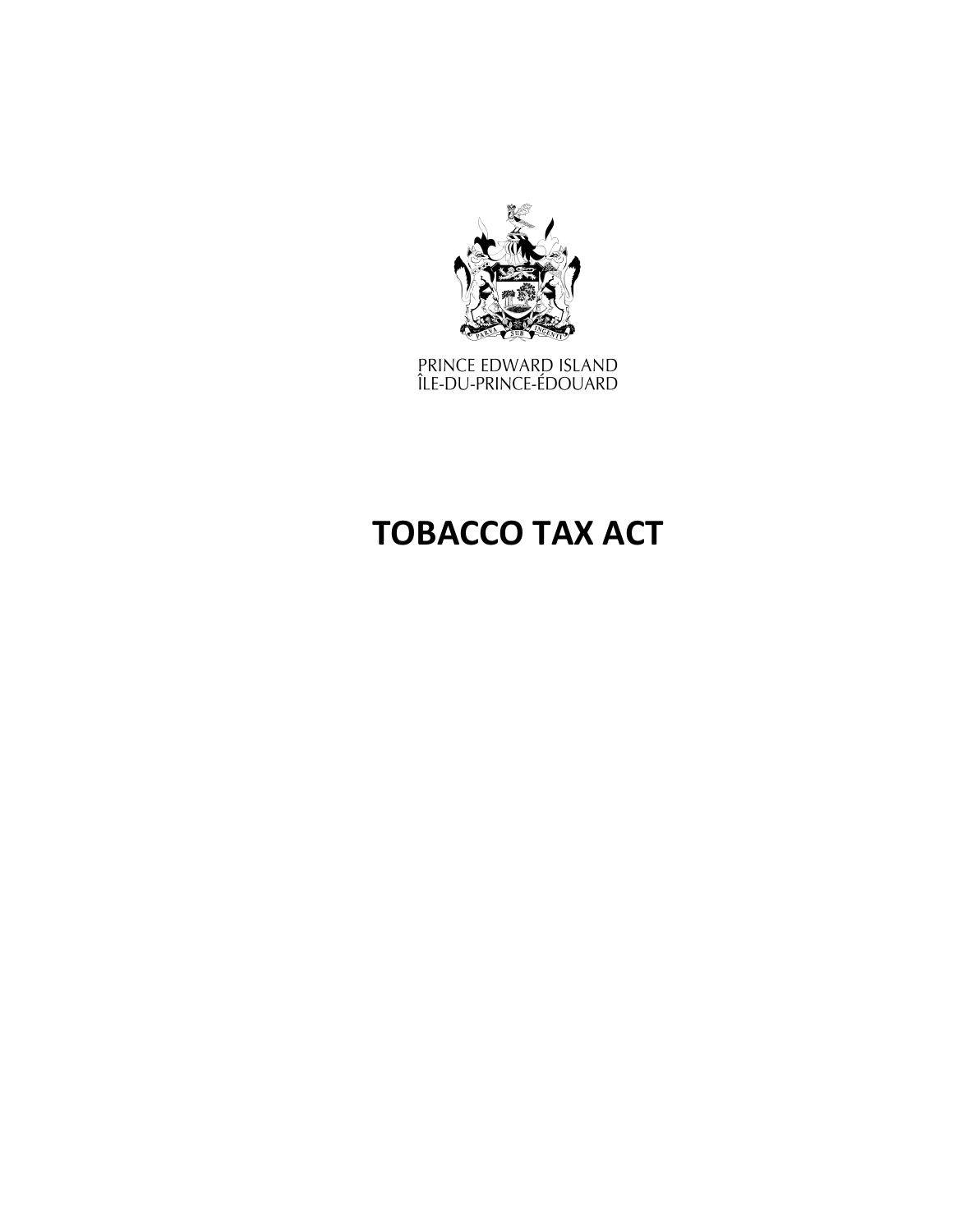# **PLEASE NOTE**

This document, prepared by the *[Legislative](http://www.gov.pe.ca/jps/index.php3?number=1027247) Counsel Office*, is an office consolidation of this Act, current to May 7, 2022. It is intended for information and reference purposes only.

This document is *not* the official version of the Act. The Act and the amendments as printed under the authority of the Queen's Printer for the province should be consulted to determine the authoritative statement of the law.

For more information concerning the history of this Act, please see the *[Table of Public Acts](https://www.princeedwardisland.ca/sites/default/files/publications/leg_table_acts.pdf)* on the Prince Edward Island Government web site [\(www.princeedwardisland.ca\)](http://www.princeedwardisland.ca/).

If you find any errors or omissions in this consolidation, please contact:

*Legislative Counsel Office Tel: (902) 368-4292 Email: [legislation@gov.pe.ca](mailto:legislation@gov.pe.ca)*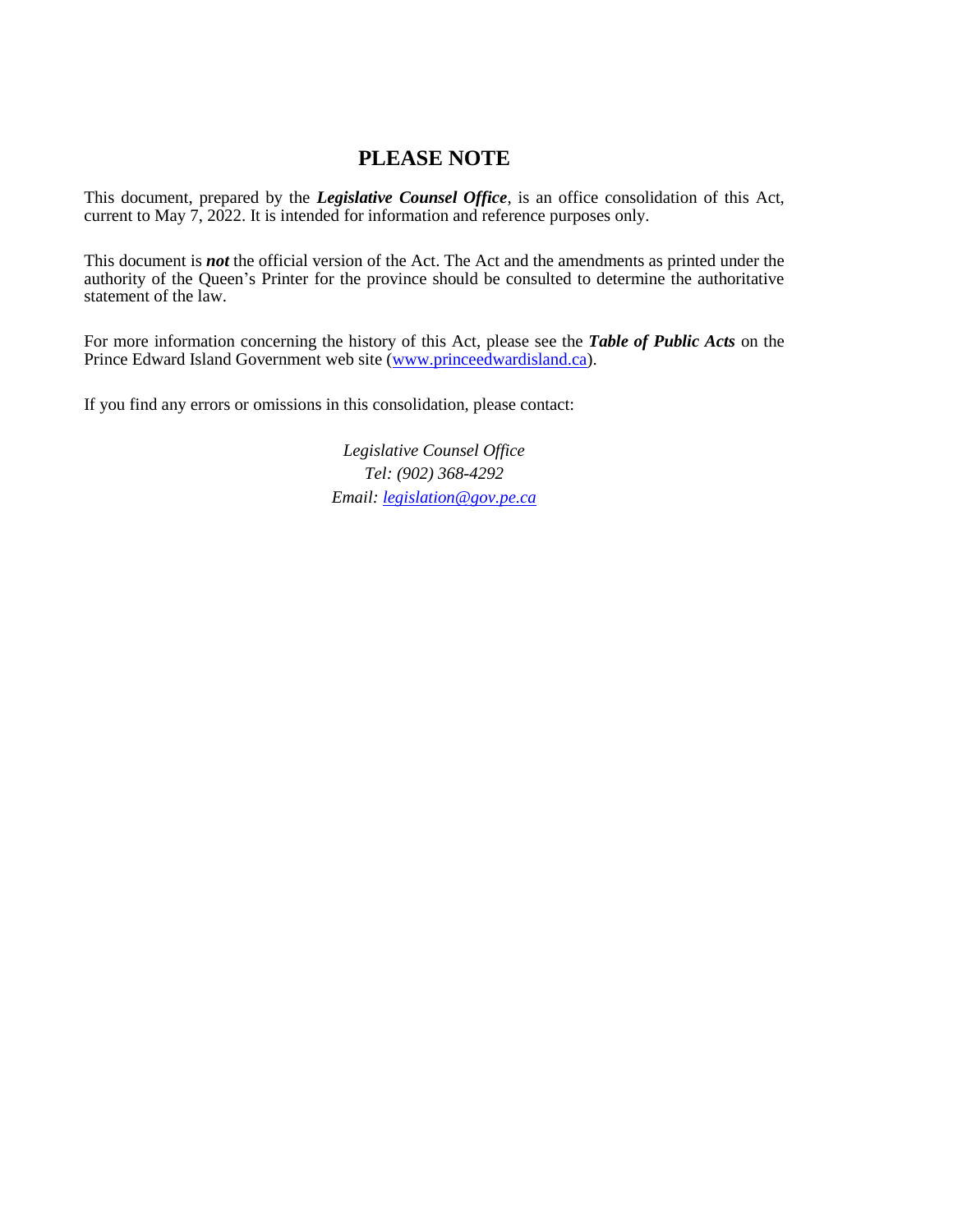

# **TOBACCO TAX ACT**

# **Table of Contents**

| <b>TAX ON CONSUMER</b><br>6<br><u> 1989 - Johann Stoff, amerikansk politiker (d. 1989)</u><br>$\overline{z}$<br><b>LICENSES AND PERMITS</b><br><u> 1989 - Johann Stoff, deutscher Stoff, der Stoff, der Stoff, der Stoff, der Stoff, der Stoff, der Stoff, der S</u><br>5.<br>6.<br>7.<br>8.<br>9.<br>10.<br><b>ABSORPTION OF TAX</b><br>11<br>11.<br><b>COLLECTION</b><br>11<br><b>PROHIBITIONS</b><br>11<br><u> 1989 - Johann Stoff, amerikansk politiker (d. 1989)</u><br>14.<br>15.<br>16.<br>17.<br>18.<br>19.<br>20.<br>21.<br>21.1<br><b>ENFORCEMENT</b><br>14<br><u> 1980 - Johann Barn, mars ann an t-Amhainn an t-Amhainn an t-Amhainn an t-Amhainn an t-Amhainn an t-Amhainn an</u><br>23.<br>24.<br>25.<br>26.<br>27. | Section  | Page |
|-----------------------------------------------------------------------------------------------------------------------------------------------------------------------------------------------------------------------------------------------------------------------------------------------------------------------------------------------------------------------------------------------------------------------------------------------------------------------------------------------------------------------------------------------------------------------------------------------------------------------------------------------------------------------------------------------------------------------------------|----------|------|
|                                                                                                                                                                                                                                                                                                                                                                                                                                                                                                                                                                                                                                                                                                                                   | 1.       |      |
|                                                                                                                                                                                                                                                                                                                                                                                                                                                                                                                                                                                                                                                                                                                                   |          |      |
|                                                                                                                                                                                                                                                                                                                                                                                                                                                                                                                                                                                                                                                                                                                                   | 2.<br>3. |      |
|                                                                                                                                                                                                                                                                                                                                                                                                                                                                                                                                                                                                                                                                                                                                   |          |      |
|                                                                                                                                                                                                                                                                                                                                                                                                                                                                                                                                                                                                                                                                                                                                   | 4.       |      |
|                                                                                                                                                                                                                                                                                                                                                                                                                                                                                                                                                                                                                                                                                                                                   |          |      |
|                                                                                                                                                                                                                                                                                                                                                                                                                                                                                                                                                                                                                                                                                                                                   |          |      |
|                                                                                                                                                                                                                                                                                                                                                                                                                                                                                                                                                                                                                                                                                                                                   |          |      |
|                                                                                                                                                                                                                                                                                                                                                                                                                                                                                                                                                                                                                                                                                                                                   |          |      |
|                                                                                                                                                                                                                                                                                                                                                                                                                                                                                                                                                                                                                                                                                                                                   |          |      |
|                                                                                                                                                                                                                                                                                                                                                                                                                                                                                                                                                                                                                                                                                                                                   |          |      |
|                                                                                                                                                                                                                                                                                                                                                                                                                                                                                                                                                                                                                                                                                                                                   |          |      |
|                                                                                                                                                                                                                                                                                                                                                                                                                                                                                                                                                                                                                                                                                                                                   |          |      |
|                                                                                                                                                                                                                                                                                                                                                                                                                                                                                                                                                                                                                                                                                                                                   |          |      |
|                                                                                                                                                                                                                                                                                                                                                                                                                                                                                                                                                                                                                                                                                                                                   | 12.      |      |
|                                                                                                                                                                                                                                                                                                                                                                                                                                                                                                                                                                                                                                                                                                                                   |          |      |
|                                                                                                                                                                                                                                                                                                                                                                                                                                                                                                                                                                                                                                                                                                                                   | 13.      |      |
|                                                                                                                                                                                                                                                                                                                                                                                                                                                                                                                                                                                                                                                                                                                                   |          |      |
|                                                                                                                                                                                                                                                                                                                                                                                                                                                                                                                                                                                                                                                                                                                                   |          |      |
|                                                                                                                                                                                                                                                                                                                                                                                                                                                                                                                                                                                                                                                                                                                                   |          |      |
|                                                                                                                                                                                                                                                                                                                                                                                                                                                                                                                                                                                                                                                                                                                                   |          |      |
|                                                                                                                                                                                                                                                                                                                                                                                                                                                                                                                                                                                                                                                                                                                                   |          |      |
|                                                                                                                                                                                                                                                                                                                                                                                                                                                                                                                                                                                                                                                                                                                                   |          |      |
|                                                                                                                                                                                                                                                                                                                                                                                                                                                                                                                                                                                                                                                                                                                                   |          |      |
|                                                                                                                                                                                                                                                                                                                                                                                                                                                                                                                                                                                                                                                                                                                                   |          |      |
|                                                                                                                                                                                                                                                                                                                                                                                                                                                                                                                                                                                                                                                                                                                                   |          |      |
|                                                                                                                                                                                                                                                                                                                                                                                                                                                                                                                                                                                                                                                                                                                                   |          |      |
|                                                                                                                                                                                                                                                                                                                                                                                                                                                                                                                                                                                                                                                                                                                                   | 22.      |      |
|                                                                                                                                                                                                                                                                                                                                                                                                                                                                                                                                                                                                                                                                                                                                   |          |      |
|                                                                                                                                                                                                                                                                                                                                                                                                                                                                                                                                                                                                                                                                                                                                   |          |      |
|                                                                                                                                                                                                                                                                                                                                                                                                                                                                                                                                                                                                                                                                                                                                   |          |      |
|                                                                                                                                                                                                                                                                                                                                                                                                                                                                                                                                                                                                                                                                                                                                   |          |      |
|                                                                                                                                                                                                                                                                                                                                                                                                                                                                                                                                                                                                                                                                                                                                   |          |      |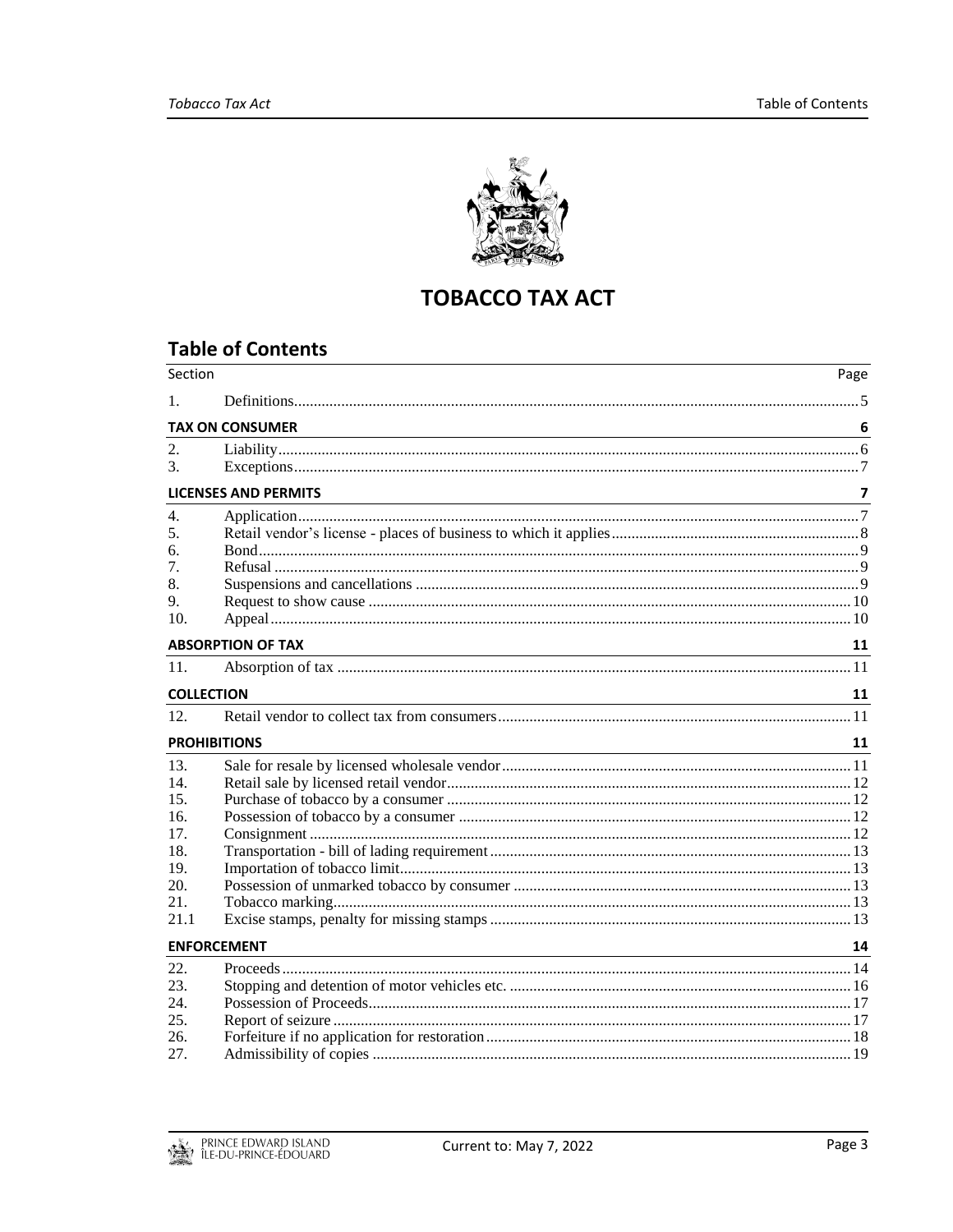| <b>OFFENCES AND PENALTIES</b> |  |  |
|-------------------------------|--|--|
| 28.                           |  |  |
| 29.                           |  |  |
| 30.                           |  |  |
| 31.                           |  |  |
| <b>GENERAL</b>                |  |  |
| 32.                           |  |  |
| 33.                           |  |  |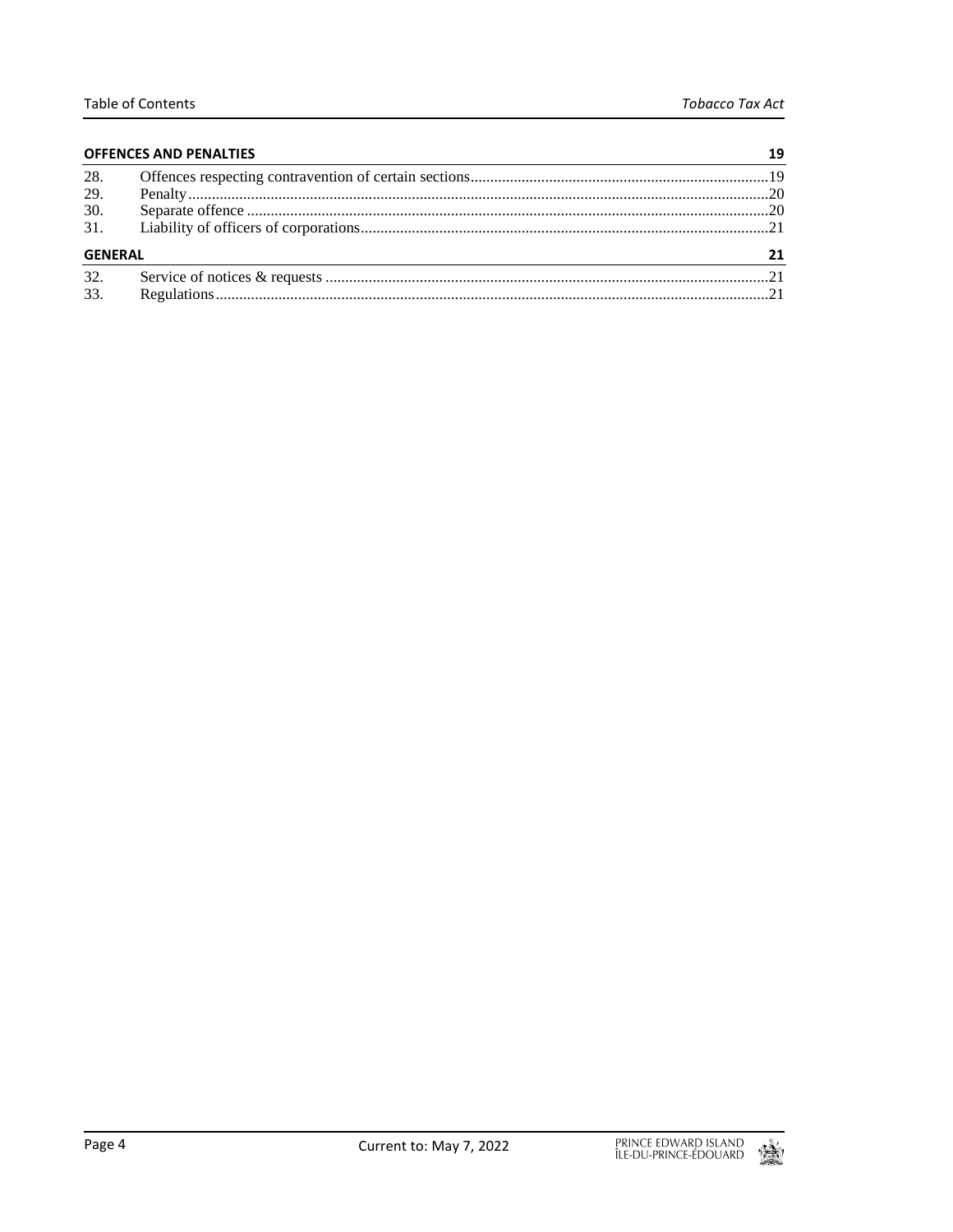

**TOBACCO TAX ACT CHAPTER T-3.11**

# <span id="page-4-0"></span>**1. Definitions**

- (1) In this Act
	- (a) "**carrier**" means a carrier as defined in section 142 of the *Highway Traffic Act* R.S.P.E.I. 1988, Cap. H-5;
	- (b) "**cigar**" means a cigar as defined in the *Excise Act* (Canada);
	- (c) "**Commissioner**" means the Provincial Tax Commissioner as defined in the *Revenue Administration Act* R.S.P.E.I. 1988, Cap. R-13.2;
	- (d) "**consumer**" means a person who, within the province, purchases tobacco
		- (i) for his or her own consumption, or for the consumption of other persons at the person's expense, or
		- (ii) on behalf of, or as an agent for, a principal for consumption by the principal, or by other persons at the principal's expense;
	- (e) "**inspector**" means an inspector as defined in the *Revenue Administration Act*;
	- (f) "**licensed manufacturer**" means a manufacturer who holds a valid manufacturer's license issued under subsection 4(2);
	- (g) "**licensed retail vendor**" means a retail vendor who holds a valid retail vendor's license issued under subsection 4(2);
	- (h) "**licensed wholesale vendor**" means a person who holds a valid wholesale vendor's license issued under subsection 4(2);
	- (i) "**manufacturer**" means a person who manufactures, fabricates or produces tobacco for distribution, sale or storage in Prince Edward Island;
	- (j) "**manufacturer's license**" means a manufacturer's license issued under subsection 4(2);
	- (k) "**marked tobacco**" means tobacco in a package that is marked in accordance with the regulations;
	- (l) "**marking exemption permit**" means a marking exemption permit issued under subsection 4(2);
	- (m) "**marking permit**" means a marking permit issued under subsection 4(2);
	- (n) "**Minister**" means the Minister of Finance;
	- (o) "**motor vehicle**" means a motor vehicle as defined in the *Highway Traffic Act* R.S.P.E.I. 1988, Cap. H-5 and includes a trailer;
	- (p) "**package**" includes a carton, case, box, tin or other container that contains or is intended to contain tobacco;
	- (q) "**person**" in addition to the meaning ascribed to it by the *Interpretation Act* R.S.P.E.I. 1988, Cap. I-8.1, includes a partnership, estate, trustee in bankruptcy, municipal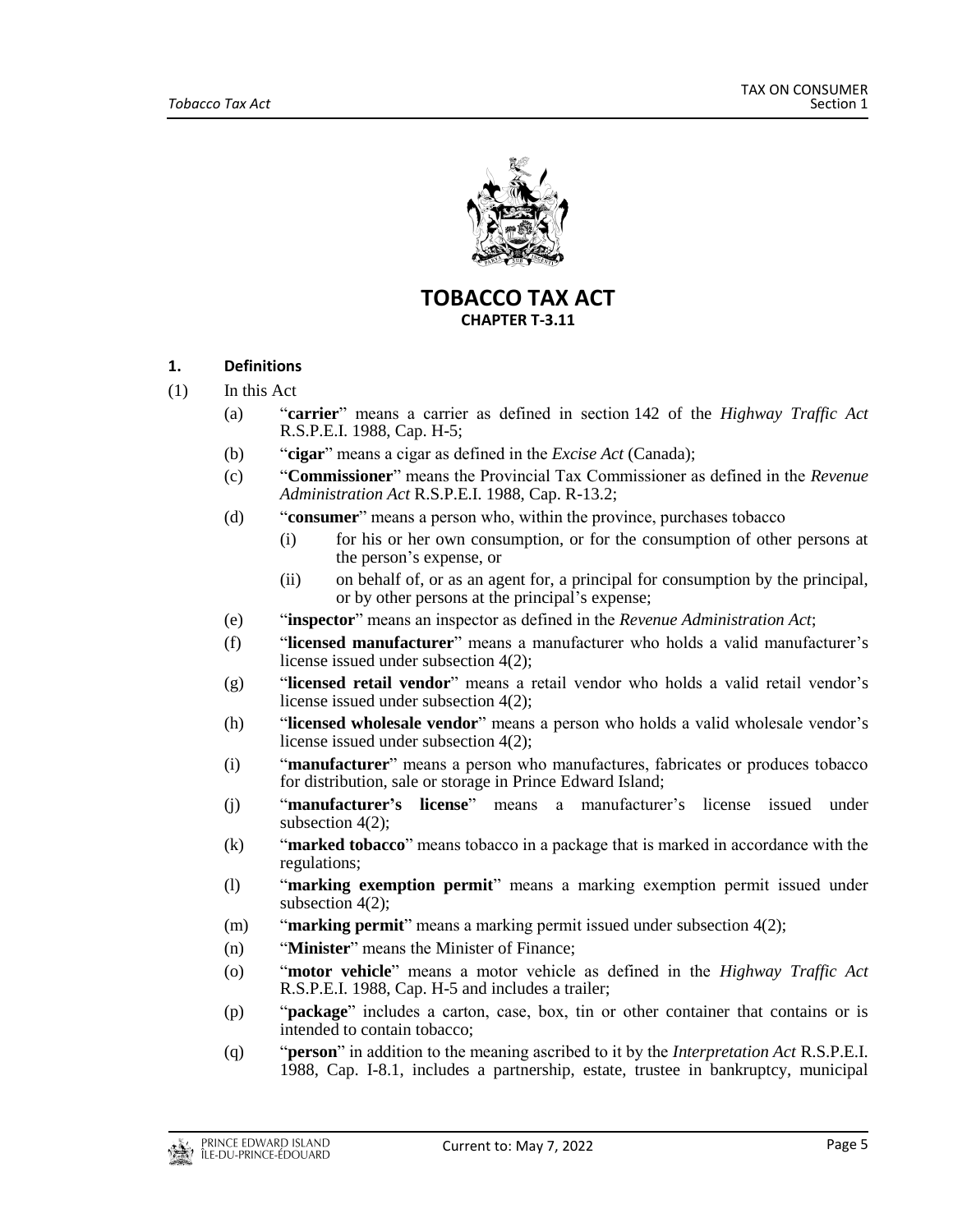corporation, an education authority and a board, commission, committee or authority established for public or local purposes;

- (r) "**retail sale**" means a sale of tobacco to a consumer for the purpose of consumption and not for resale;
- (s) "**retail** vendor" means a person who, within the province, sells or offers to sell tobacco to a consumer;
- (t) "**retail vendor's license**" means a retail vendor's license issued under subsection  $4(2)$ :
- (u) "**tax**" means the tax imposed under this Act, and includes all penalties and interest that may be, or may have been, added to such tax pursuant to this Act or the *Revenue Administration Act*;
- (v) repealed by *2010,c.29,s.1(a);*
- (w) "**tobacco**" means tobacco in any form in which tobacco is consumed, including snuff and tobacco meant to be heated but not burned;
- (w.1) "**tobacco markings**" means tobacco markings as defined by the regulations;
- (x) "**trailer**" means a vehicle which has no motive power of its own and which is attached or intended to be attached to a motor vehicle upon a highway and includes a cargo container on or attached to a motor vehicle and a side car attached to a motor cycle;
- (y) "**wholesale vendor**" means a person who sells or offers to sell tobacco for the purpose of resale;
- (z) "**unmarked tobacco**" means tobacco that is in a package that is not marked in accordance with the regulations;
- (aa) "**wholesale vendor's license**" means a wholesale vendor's license issued under subsection  $4(2)$ .

# **Amount of tobacco contained by a cigarette**

<span id="page-5-0"></span>(2) For the purposes of this Act and the regulations, one cigarette is deemed to contain one gram of tobacco. *2007,c.19,s.1; 2010,c.31,s.3; 2010,c.29,s.1; 2012,c.17,s.2; 2012(2nd),c.22,s.27(2); 2015,c.28,s.3; 2016,c.6,s.134; 2021,c.10,s.61; 2021,c.66,s.1.*

# **TAX ON CONSUMER**

# <span id="page-5-1"></span>**2. Liability**

- (1) Each consumer of tobacco purchased at a retail sale in the province shall pay to the Minister, at the time of making the purchase, a tax at the following rate:
	- (a) 29.52 cents per cigarette purchased;
	- (b) 75 per cent of the retail price of each cigar purchased;
	- (c) 40.00 cents per gram or part of a gram of tobacco purchased in a form other than a cigarette, tobacco stick or cigar;
	- (d) 29.52 cents per tobacco stick purchased.

# **Computation to nearest cent**

(2) The tax payable under this Act shall be computed to the nearest cent, and one-half cent shall be rounded to one cent.

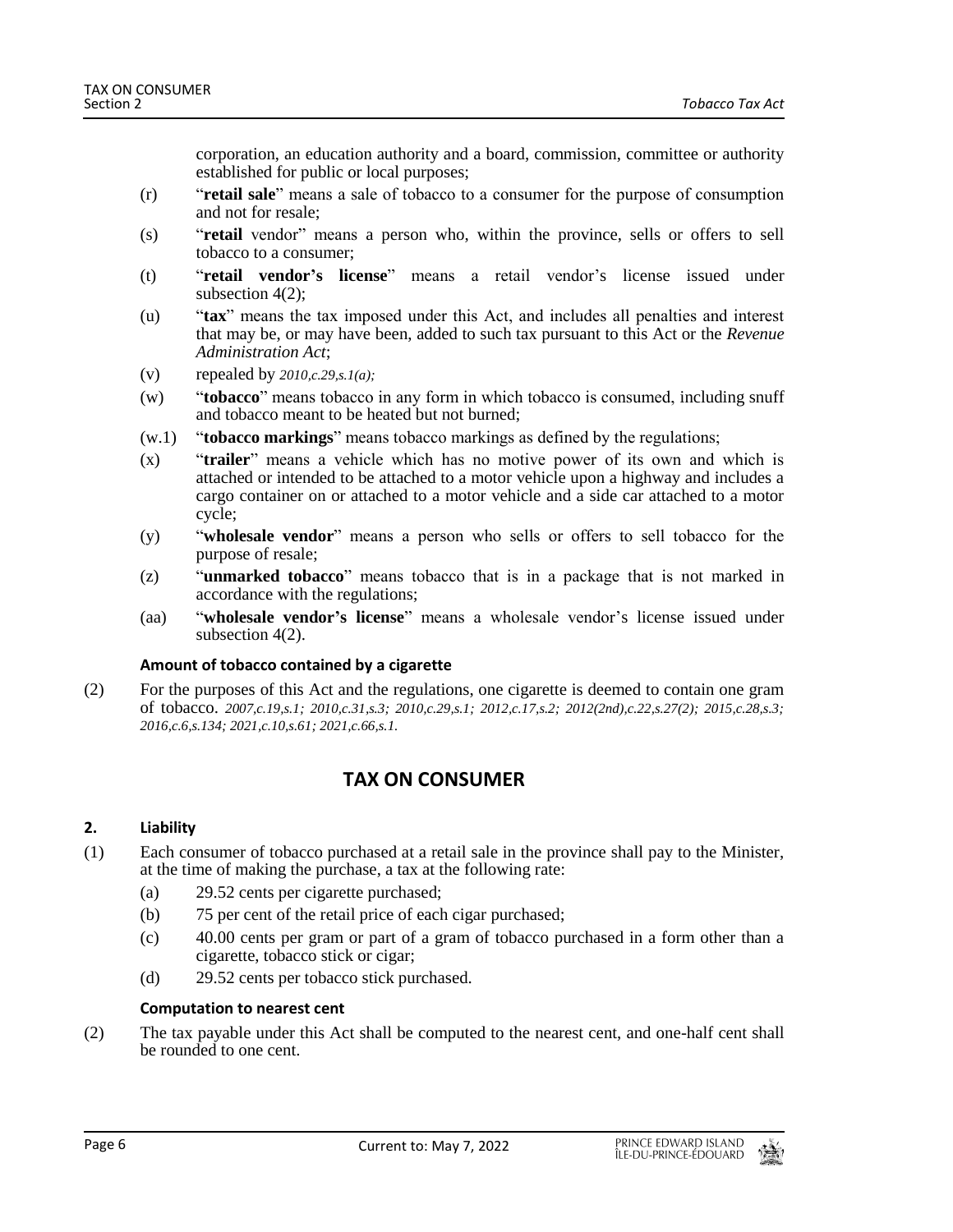#### **Minimum tax payable**

(3) The minimum tax payable on any tobacco purchased by a consumer shall be one cent. *2007,c.19,s.2; 2008,c.34,s.1; 2009,c.88,s.1; 2011,c.40,s.1; 2013,c.51,s.1; 2015,c.18,s.1; 2020,c.52,s.1; 2022,c.66,s.2.*

## <span id="page-6-0"></span>**3. Exceptions**

A consumer is not liable to pay the tax in respect of the purchase of the following:

- (a) tobacco purchased for use as ships' stores when delivered by common carrier under bond or by a customs officer under convoy and only when exempted from customs duty under the Ships' Stores Regulations SOR/96-40 of the *Customs Tariff* (Canada) and the *Excise Tax Act* (Canada);
- <span id="page-6-1"></span>(b) tobacco purchased in duty free stores for delivery or shipment to a destination outside the province in accordance with the Duty Free Shop Regulations SOR/86-1072 of the *Customs Act* (Canada). *2007,c.19,s.3.*

# **LICENSES AND PERMITS**

# <span id="page-6-2"></span>**4. Application**

- (1) A person who wishes to obtain a wholesale vendor's license, a retail vendor's license, a manufacturer's license, a marking permit or a marking exemption permit shall
	- (a) submit an application to the Commissioner for such license or permit in a form approved by the Commissioner;
	- (b) pay the fee, if any, prescribed by the regulations for the type of license or permit that is the subject of the application;
	- (c) if the applicant is a corporation, submit a copy of the applicant's certificate of incorporation; and
	- (d) provide such other information as the Commissioner may request.

#### **Issuance**

(2) The Commissioner may issue a wholesale vendor's license, a retail vendor's license, a manufacturer's license, a marking permit or a marking exemption permit to a person who applies for the license or permit in accordance with subsection (1), if the Commissioner is satisfied that the person meets the requirements of this Act and the regulations.

#### **Terms and conditions**

(3) The Commissioner may, when issuing a license or permit to a person under subsection (2), impose such terms and conditions on the license or permit as the Commissioner considers appropriate.

#### **Compliance with terms and conditions**

(4) Every person who holds a license or permit issued under subsection (2) shall comply with any terms and conditions imposed on the license or permit.

#### **Transitional**

(5) A person who, immediately before the date this section comes into force, holds a valid wholesale vendor's license, a retail vendor's license or a marking permit issued under the *Health Tax Act* R.S.P.E.I. 1988, Cap. H-3, shall be deemed, as of the date this section comes into force, to have been issued such a license or permit under subsection (2), and such license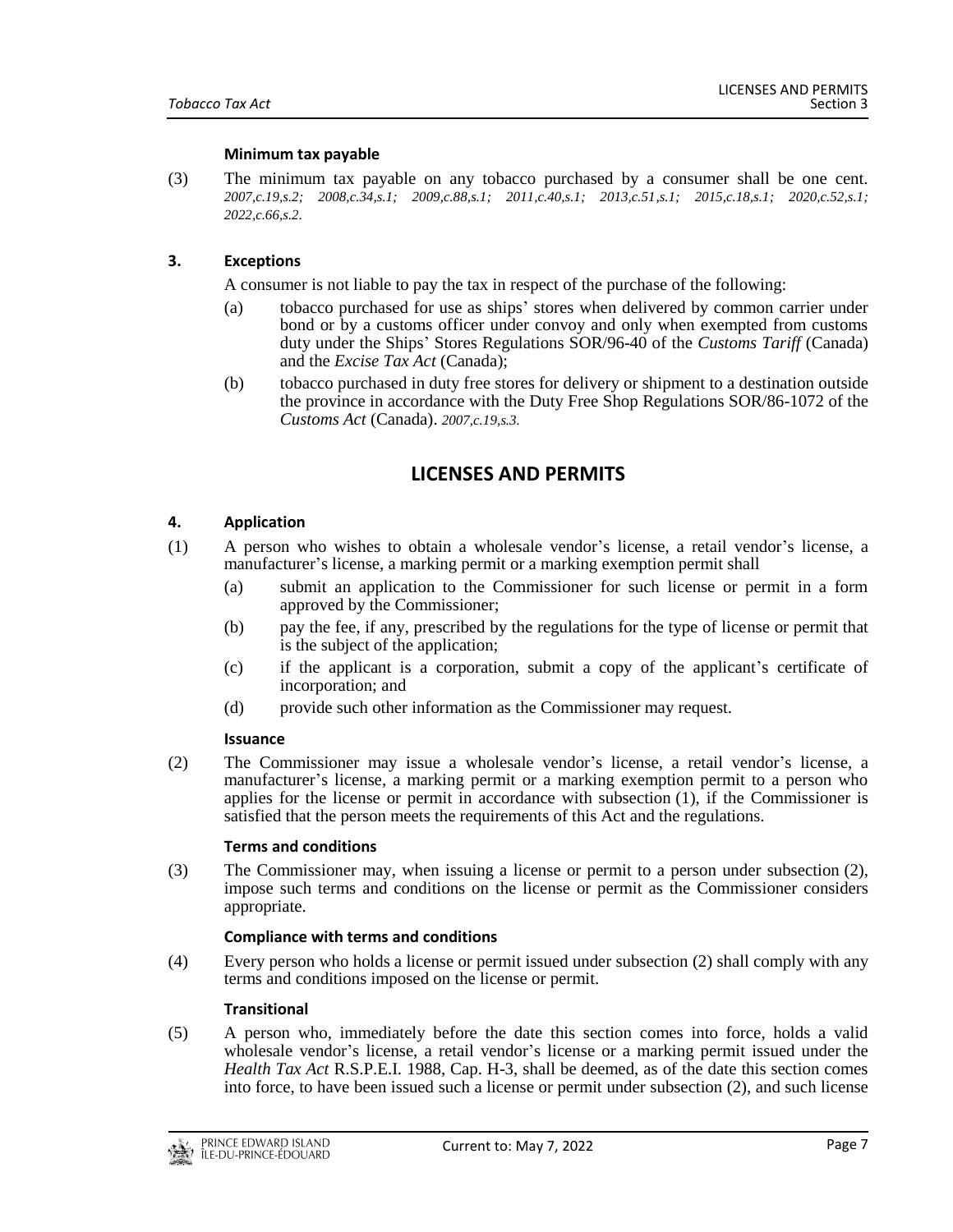or permit shall expire one year after the date this section comes into force, unless sooner cancelled under this Act.

#### *Idem*

(6) A person who, immediately before the date this section comes into force, holds a valid permit to stamp tobacco issued under the *Health Tax Act*, shall be deemed, as of the date this section comes into force, to have been issued a marking permit under subsection (2), and such permit shall expire one year after the date this section comes into force, unless sooner cancelled under this Act.

# **Expiry**

(7) Subject to subsections (5) and (6), a license or permit issued under subsection (2) expires as provided in the regulations, unless sooner cancelled under this Act.

# **Transfers and staff**

- (8) A license or permit issued under subsection (2) is not transferable, and no person may act under it or rely on it other than
	- (a) the person to whom it was issued; or
	- (b) an employee or agent of the person to whom it was issued.

# **False or misleading information**

(9) No person shall provide false or misleading information to the Commissioner in respect of the person's application for a license or permit under this section. *2007,c.19,s.4.*

# <span id="page-7-0"></span>**5. Retail vendor's license - places of business to which it applies**

- (1) Where the Commissioner issues a retail vendor's license to an applicant, the Commissioner shall
	- (a) specify in the retail vendor's license the places of business to which the license applies and their addresses; and
	- (b) issue a copy of the retail vendor's license to the applicant for every place of business specified in the license.

# **Display**

(2) Every licensed retail vendor shall ensure that a copy of his or her retail vendor's license issued under clause (1)(b) is prominently displayed at every place of business specified in the license.

# **Amendment of license**

- (3) Where a licensed retail vendor wishes to
	- (a) change the address of his or her place of business; or
	- (b) sell or offer to sell tobacco at a new place of business,

the licensed retail vendor may apply to the Commissioner in accordance with subsection 4(1) for an amended retail vendor's license that refers to the new address or new place of business.

# *Idem*

(4) The Commissioner may, on application by a licensed retail vendor pursuant to subsection (3), issue an amended retail vendor's license under subsection 4(2) to the licensed retail vendor. *2007,c.19,s.5.*

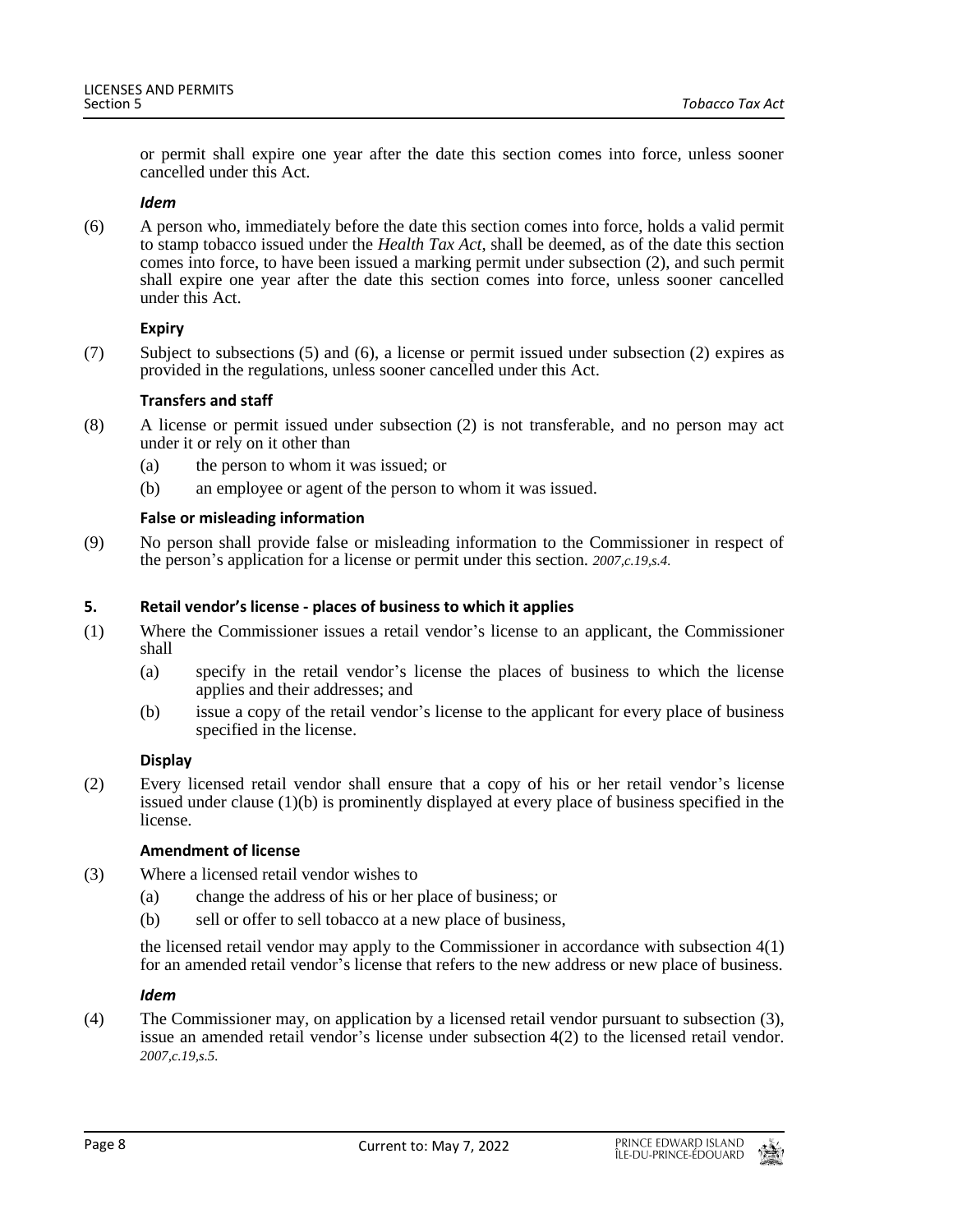# <span id="page-8-0"></span>**6. Bond**

(1) The Commissioner may require an applicant for a wholesale vendor's license to deposit with the Minister a bond in the form of cash or other security acceptable to the Commissioner.

#### **Amount**

(2) The amount of any bond required by the Commissioner under subsection (1) shall be determined by the Commissioner, but shall not exceed an amount equal to six times the amount of the estimated tax that, in the opinion of the Commissioner, would normally be collected by the wholesale vendor each month under this Act, and in no case shall the bond be less than five thousand dollars.

#### **Refusal of license**

(3) The Commissioner may refuse to issue a wholesale vendor's license to an applicant who fails to deposit with the Minister a bond required under subsection (1).

#### **Application of bond**

- (4) Where a licensed wholesale vendor has
	- (a) deposited with the Minister a bond required under subsection (1); and
	- (b) has failed to collect or remit tax in accordance with this Act or the *Revenue Administration Act*,

the Commissioner may, after serving on the licensed wholesale vendor a written notice of the Commissioner's intention to do so, apply the bond in whole or in part to the amount that should have been collected or remitted by the licensed wholesale vendor as the amount due to the Government as of the date of the notice. *2007,c.19,s.6; 2022,c.62,s.67.*

# <span id="page-8-1"></span>**7. Refusal**

- (1) The Commissioner may refuse to issue a license or permit to an applicant under subsection  $4(2)$ , where
	- (a) the applicant has been convicted of an offence
		- (i) under this Act or the regulations or the *Revenue Administration Act* or regulations made pursuant to it, or
		- (ii) in relation to tobacco under any other Act of the Legislature or the Parliament of Canada, or regulations made pursuant to it; or
	- (b) in respect of a prior license or permit issued to the applicant under this Act during the previous five years,
		- (i) the applicant, in the opinion of the Commissioner, failed to comply with the terms and conditions imposed on the license or permit, or
		- (ii) the license or permit was cancelled.

#### **Notice of refusal**

(2) Where the Commissioner refuses, under subsection (1), to issue a license or permit to an applicant, the Commissioner shall serve on the applicant a written notice of the refusal setting out the reasons therefor. *2007,c.19,s.7; 2022,c.66,s.3.*

# <span id="page-8-2"></span>**8. Suspension or cancellation**

(1) The Commissioner may suspend, for a specified period of time, or cancel a license or permit issued under subsection 4(2), where the person holding the license or permit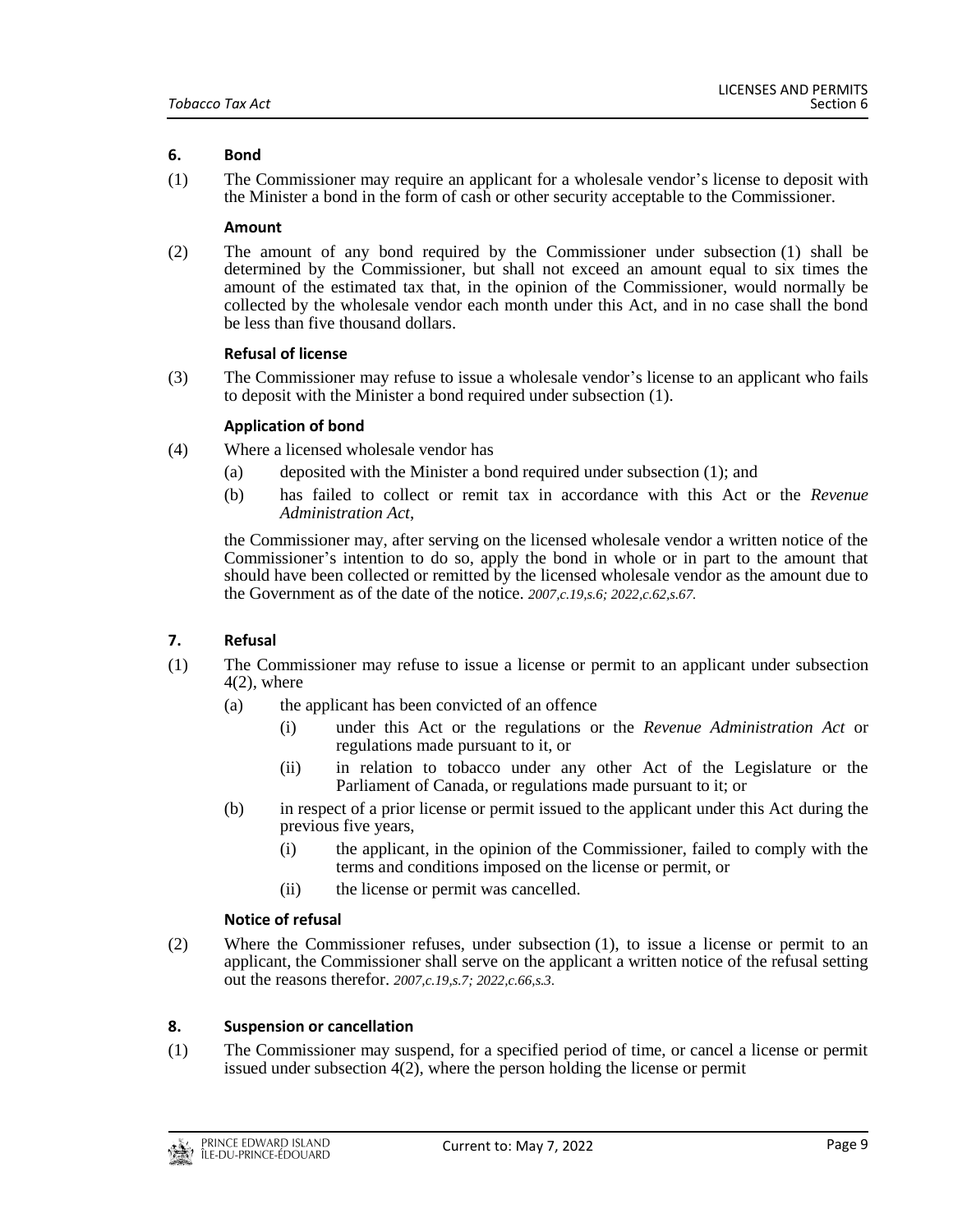- (a) has, in the opinion of the Commissioner, failed to comply with this Act or the regulations or the *Revenue Administration Act* or regulations made pursuant to it; or
- (b) has been convicted of an offence in relation to tobacco under any other Act of the Legislature or the Parliament of Canada, or regulations made pursuant to it.

# **Specific place of business**

(1.1) A retail vendor's license may be suspended or cancelled under subsection (1) in respect of a specific place of business to which the license applies.

# **Notice of proposed suspension or cancellation**

(2) Where the Commissioner suspends or cancels a license or permit under subsection (1), the Commissioner shall serve on the person who holds the license or permit a written notice of the suspension or cancellation setting out the reasons therefor. *2007,c.19,s.8; 2022,c.66,s.4.*

#### <span id="page-9-0"></span>**9. Request to show cause**

- (1) A person who is aggrieved by
	- (a) a refusal to issue a license or a permit to the person; or
	- (b) a suspension or cancellation of a license or permit held by the person,

may, within 20 days after the date that the person was served with a written notice of the decision, serve on the Commissioner a written request to appear before the Commissioner to show cause as to why the license or permit should not be refused, suspended or cancelled, as the case may be.

#### **Hearing and decision**

- (2) The Commissioner shall, within 10 days after the date that a written request is served on the Commissioner in accordance with subsection (1),
	- (a) give the person who served the written request an opportunity to be heard in respect of the matter; and
	- (b) decide the matter,
		- (i) in the case of a refusal to issue a license or permit to an applicant, by
			- (A) confirming the refusal, or
			- (B) issuing the license or permit to the applicant under subsection 4(2), and
			- (ii) in the case of a suspension or cancellation of a license or permit, by
				- (A) confirming the suspension or cancellation of the license or permit, or
				- (B) reversing the suspension or cancellation on such terms and conditions as the Commissioner considers appropriate.

# **Notice of decision**

(3) The Commissioner shall serve on the person who made the written request to appear before the Commissioner a written notice of the Commissioner's decision under subsection (2) setting out the reasons therefor. *2007,c.19,s.9.*

# <span id="page-9-1"></span>**10. Appeal**

(1) A person who made a written request to appear before the Commissioner under section 9 may appeal the Commissioner's decision in respect of the request to a judge of the Supreme Court by filing a notice of appeal with the court and serving a copy of it on the Commissioner no

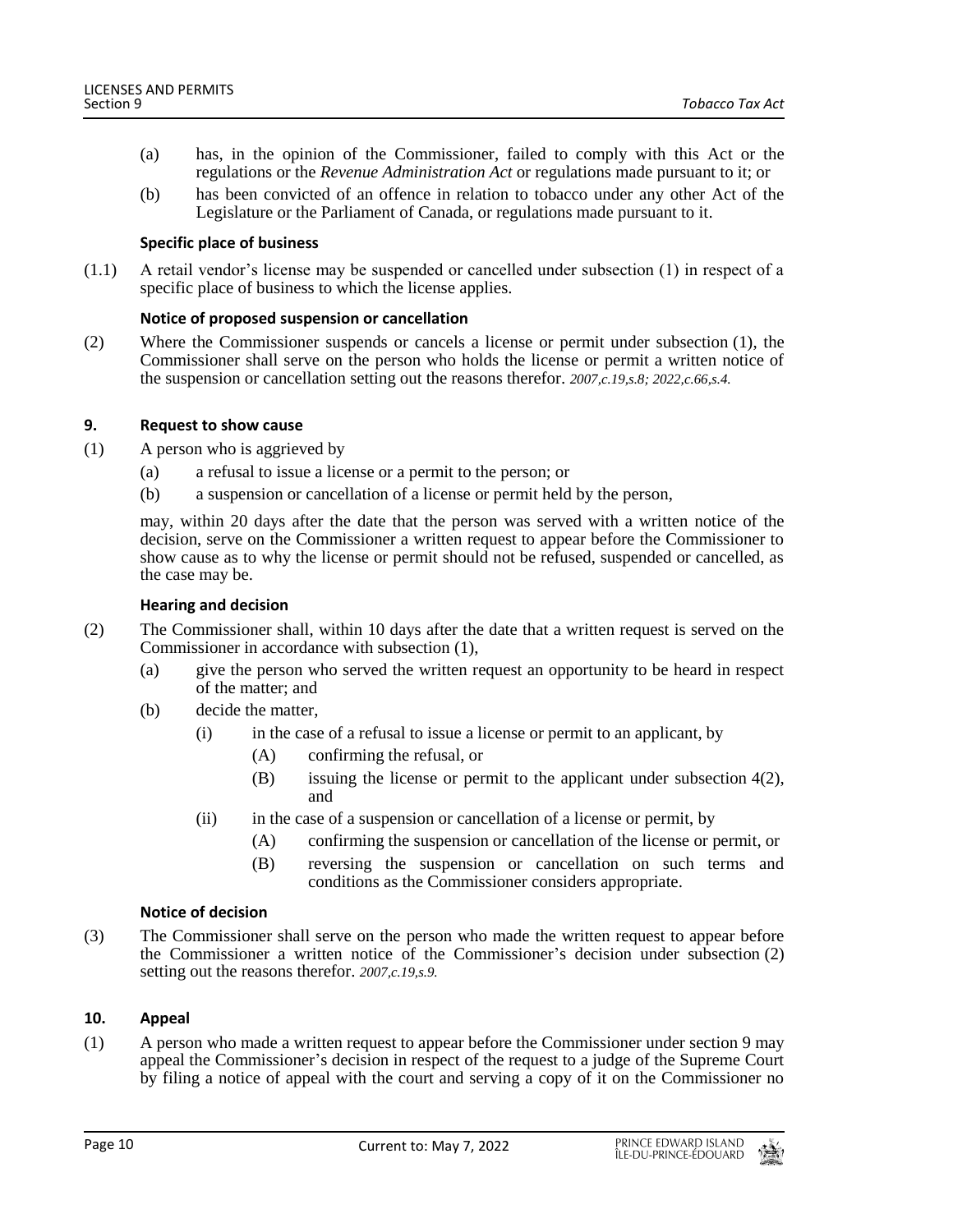later than 30 days after the date that the written notice of the Commissioner's decision was served on the person.

#### **Rehearing and further evidence**

(2) The judge hearing an appeal may rehear the matter and receive and consider any further evidence the judge considers relevant.

#### **Decision**

- (3) After hearing the appeal, the judge shall decide the appeal by
	- (a) dismissing the appeal; or
	- (b) allowing the appeal and ordering that
		- (i) the license or permit that is the subject of the appeal be issued, if it has been refused,
		- (ii) any suspension of the license or permit that is the subject of the appeal be removed, if one has been imposed, or
		- (iii) the license or permit that is the subject of the appeal be reinstated, if it has been revoked, subject to such conditions as the judge considers appropriate. *2007,c.19,s.10.*

# **ABSORPTION OF TAX**

# <span id="page-10-1"></span><span id="page-10-0"></span>**11. Absorption of tax**

No retail vendor shall advertise, hold out or state to any person, directly or indirectly, that the tax or any part thereof imposed by this Act will be assumed or absorbed by the retail vendor or that it will not be considered as an element in the price to the consumer, or if added, that it or any part thereof will be refunded. *2007,c.19,s.11.*

# **COLLECTION**

# <span id="page-10-3"></span><span id="page-10-2"></span>**12. Retail vendor to collect tax from consumers**

- (1) Every licensed retail vendor shall act as an agent of the Minister and in that capacity shall
	- (a) collect the tax from the consumer; and
		- (b) where subsection (2) applies, remit the tax to the wholesale vendor.

#### **Wholesale vendor to collect tax from retail vendor**

<span id="page-10-4"></span>(2) Where a retail vendor buys tobacco from a wholesale vendor, the wholesale vendor shall act as an agent of the Minister and in that capacity shall collect the tax from the retail vendor at the time of purchase except where the retail vendor becomes insolvent. *2007,c.19,s.12.*

# **PROHIBITIONS**

#### <span id="page-10-5"></span>**13. Sale for resale by licensed wholesale vendor**

(1) No person shall sell or offer to sell tobacco in the province for resale unless the person is a licensed wholesale vendor.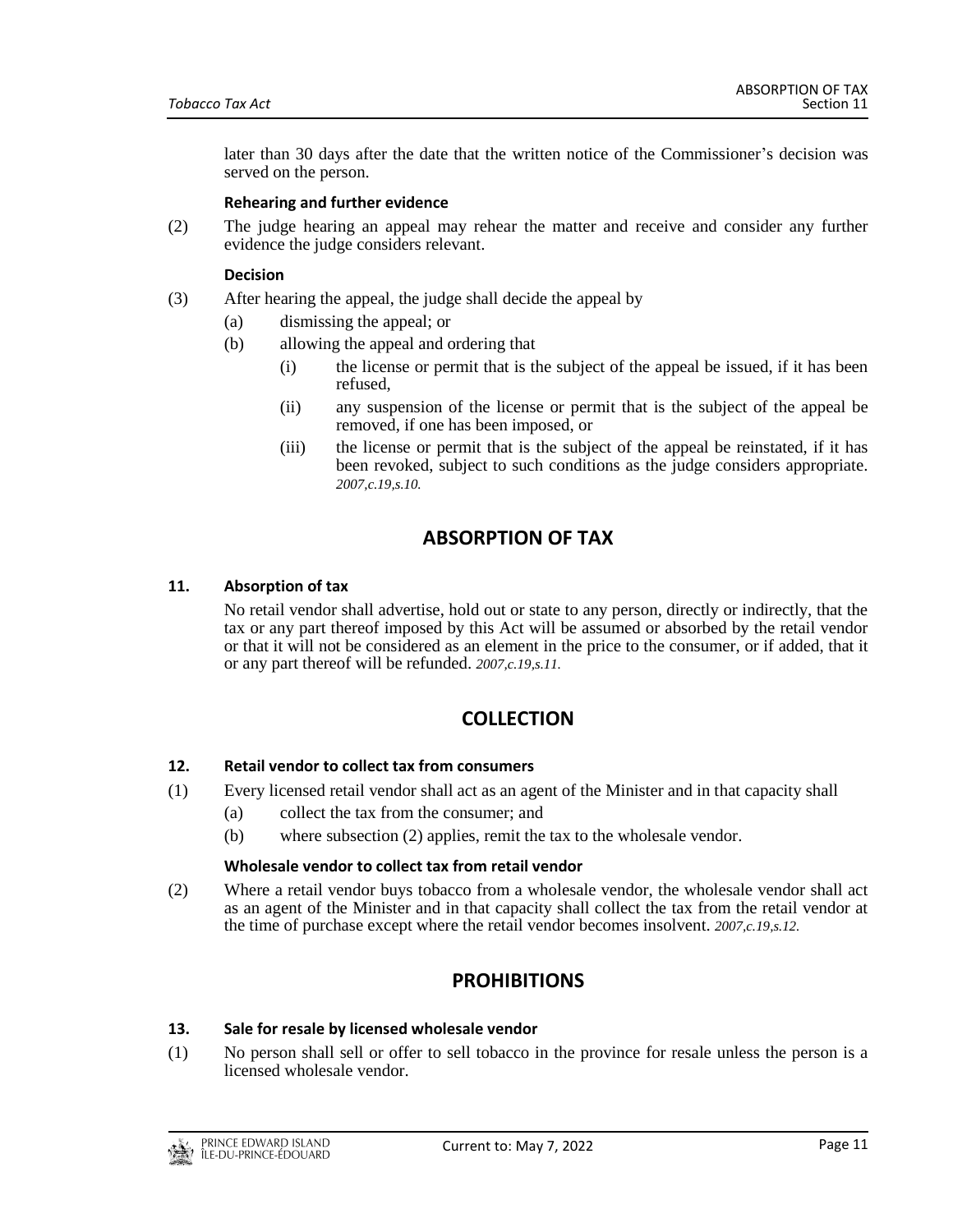# **Eligible purchasers**

(2) No wholesale vendor shall sell or offer to sell tobacco in the province to a person unless the person is a licensed wholesale vendor or a licensed retail vendor.

## **Purchases from licensed wholesale vendor**

(3) No licensed retail vendor shall purchase or offer to purchase tobacco from a person unless the person is a licensed wholesale vendor. *2007,c.19,s.13.*

# <span id="page-11-0"></span>**14. Retail sale by licensed retail vendor**

(1) No person shall sell or offer to sell tobacco in the province at a retail sale unless the person is a licensed retail vendor.

#### **Sale of tobacco at a location not specified on license**

(2) No licensed retail vendor shall sell or offer to sell tobacco at a location in the province other than one specified on his or her retail vendor's license.

#### **Possession by retail vendor**

(3) No licensed retail vendor shall be in possession of tobacco other than tobacco that the licensed retail vendor has purchased from a licensed wholesale vendor. *2007,c.19,s.14.*

## <span id="page-11-1"></span>**15. Purchase of tobacco by a consumer**

No consumer shall purchase tobacco in the province from a person other than a licensed retail vendor unless no tax is payable under this Act in respect of the purchase. *2007,c.19,s.15.*

# <span id="page-11-2"></span>**16. Possession of tobacco by a consumer**

- (1) No consumer shall have in his or her possession tobacco
	- (a) that has been purchased from a person other than a licensed retail vendor; or
	- (b) on which tax has not been paid, unless no tax is payable under this Act in respect of the purchase of that tobacco.

#### **Maximum amount**

- (2) No person shall have in his or her possession more than one thousand grams of tobacco at any one time, unless
	- (a) the person
		- (i) is a licensed wholesale vendor,
		- (ii) is a licensed retail vendor,
		- (iii) holds a valid marking permit, or
		- (iv) holds a valid marking exemption permit; or
	- (b) no tax is payable under this Act in respect of the purchase of that tobacco. *2007,c.19,s.16.*

# <span id="page-11-3"></span>**17. Consignment**

No person shall consign tobacco for resale or for sale at a retail sale, unless the tax has been paid. *2007,c.19,s.17.*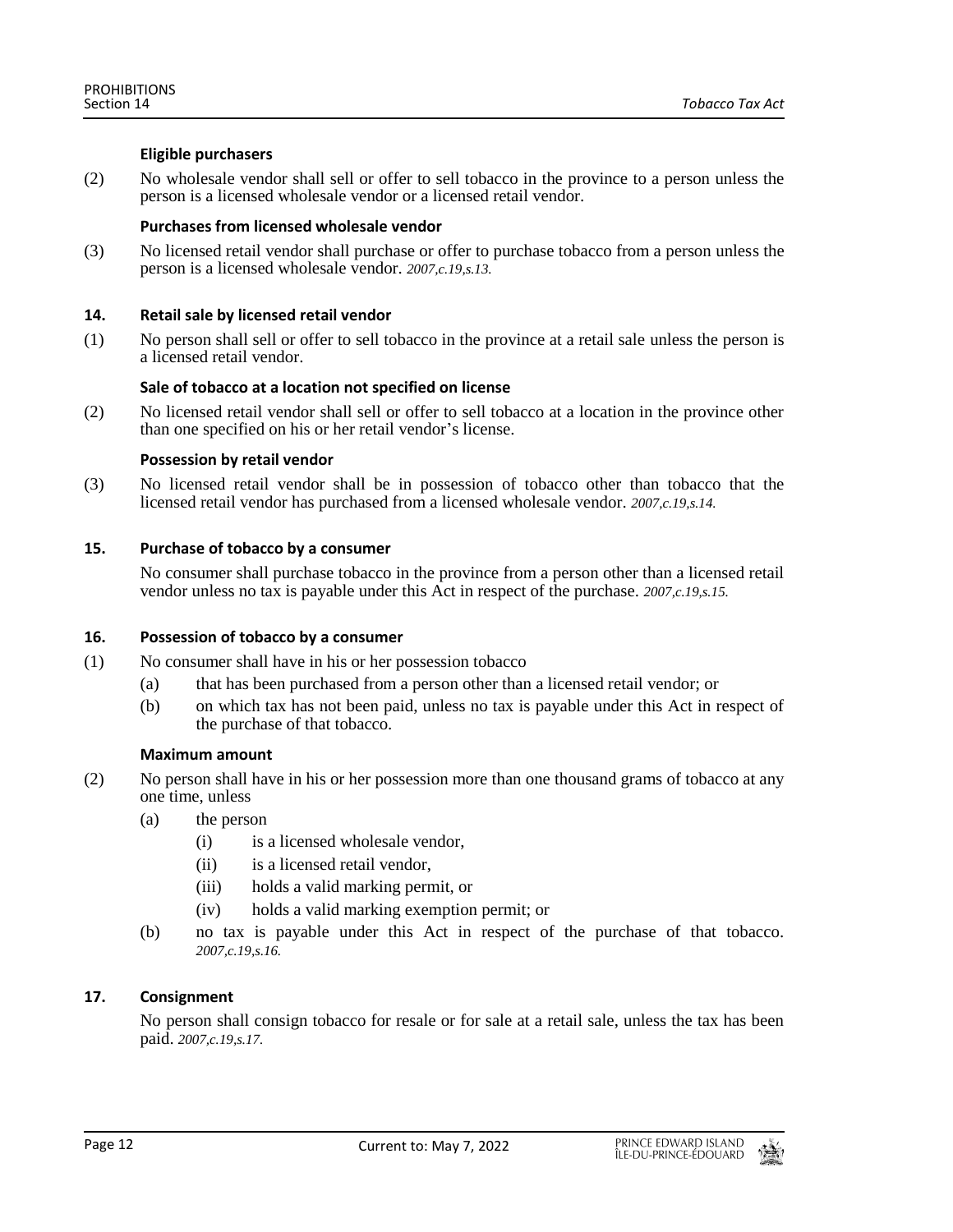#### <span id="page-12-0"></span>**18. Transportation - bill of lading requirement**

No carrier shall permit a driver to operate a motor vehicle on behalf of the carrier to transport tobacco, and no driver shall operate a motor vehicle on behalf of a carrier to transport tobacco, unless the driver has in his or her possession a bill of lading showing the origin and destination of the tobacco. *2007,c.19,s.18.*

# <span id="page-12-1"></span>**19. Importation of tobacco limit**

- (1) No person shall bring tobacco, or cause tobacco to be brought, into the province from outside the province in an amount greater than two hundred grams, unless the person is
	- (a) a licensed wholesale vendor;
	- (b) the holder of a marking permit;
	- (c) the holder of a marking exemption permit; or
	- (d) a carrier, or an employee or agent of a carrier, acting under a contract for the transport of the tobacco.

#### **No tax payable**

(2) No tax is payable by a person who brings tobacco, or causes tobacco to be brought, into the province from outside the province for his or her personal consumption in an amount not exceeding 200 grams. *2007,c.19,s.19.*

#### <span id="page-12-2"></span>**20. Possession of unmarked tobacco by consumer**

(1) No consumer shall have in his or her possession unmarked tobacco unless no tax is payable under this Act in respect of the purchase of that tobacco.

#### **Possession of unmarked tobacco for sale**

(2) No person shall be in possession of unmarked tobacco for the purpose of sale unless the person holds a valid marking exemption permit.

#### **Sale of unmarked tobacco**

(3) No person shall sell or offer to sell unmarked tobacco unless no tax is payable under this Act in respect of the purchase of that tobacco.

#### **Marking package of tobacco**

- (4) No person shall mark a package of tobacco unless the person
	- (a) holds a valid marking permit; and
	- (b) marks the tobacco in accordance with the regulations. *2007,c.19,s.20.*

#### <span id="page-12-3"></span>**21. Tobacco marking**

No person shall, except in accordance with the regulations, purchase, possess, store, distribute, manufacture, or sell or offer to sell tobacco markings for use in the province unless the person holds a valid marking permit. *2007,c.19,s.21; 2010,c.29,s.2.*

#### <span id="page-12-4"></span>**21.1 Excise stamps, penalty for missing stamps**

(1) Every manufacturer or wholesaler licensed under the Act who is issued excise stamps as defined under section 2 of the *Excise Act*, 2001 (Canada), is liable to pay a penalty and, when assessed for it by the Commissioner, shall pay the penalty to the Minister, if the manufacturer or wholesaler cannot, on the request of an inspector or other person conducting an audit or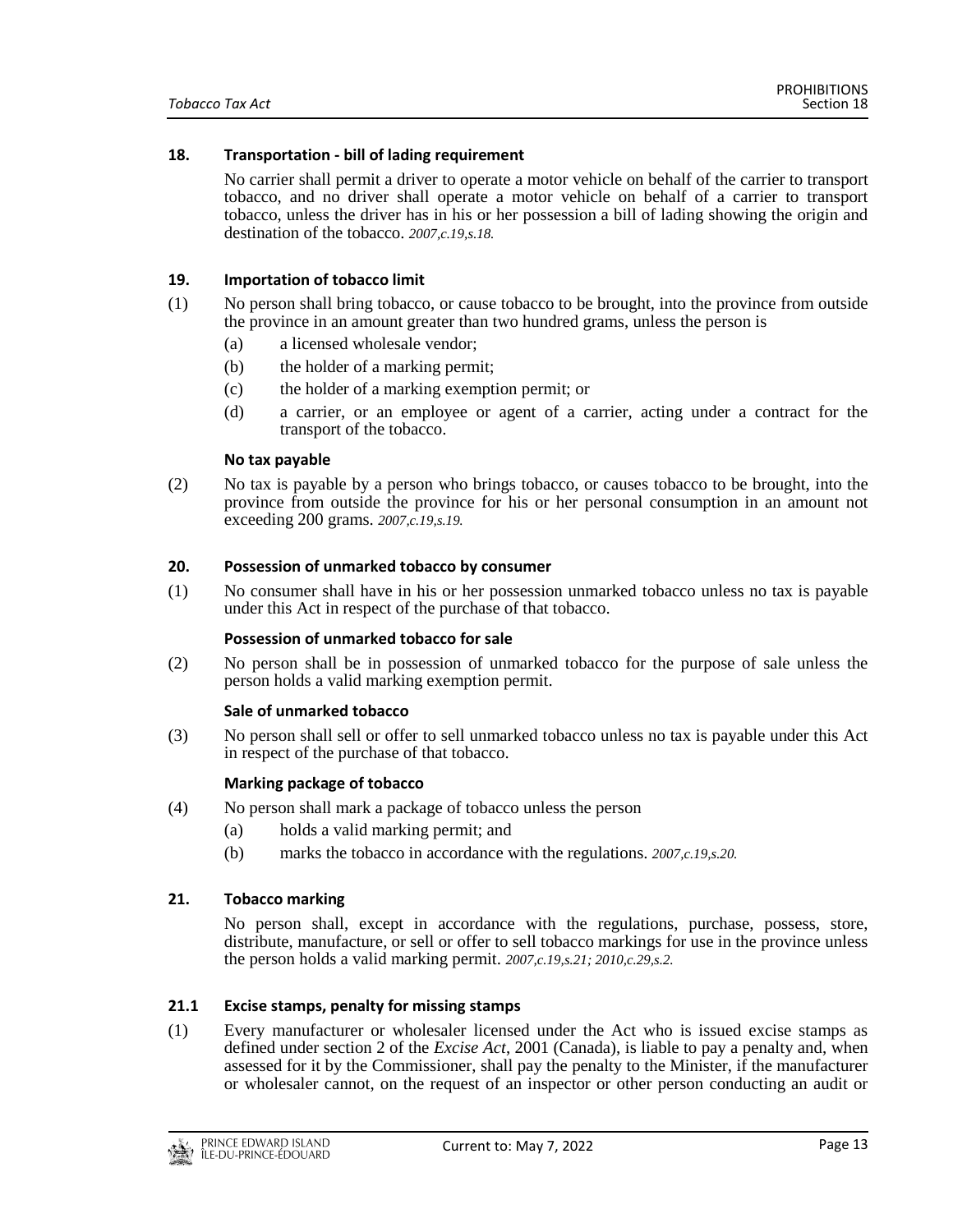inspection under the *Revenue Administration Act*, account for any such excise stamp as being in the manufacturer's or wholesaler's possession, unless the manufacturer or wholesaler can demonstrate to the satisfaction of the inspector or other person making the request

- (a) that
	- (i) the manufacturer or wholesaler has affixed the excise stamp to tobacco in the manner prescribed in the regulations, and
	- (ii) that the tax has been paid on the tobacco to which the excise stamp was affixed; or
- (b) that the excise stamp was returned to its issuer, or destroyed, as directed by the Minister of National Revenue for Canada.

# **Penalty amount**

<span id="page-13-0"></span>(2) The amount of the penalty for each excise stamp issued to the wholesaler or manufacturer that cannot be accounted for is equal to the tax that would be imposed on tobacco for which the excise stamp was issued. *2013,c.51,s.2.*

# **ENFORCEMENT**

#### <span id="page-13-1"></span>**22. Proceeds**

- (1) In this section and in sections 23 and 24, "**proceeds**", in relation to an offence under this Act or the regulations, means
	- (a) personal property, other than money, derived in whole or in part, directly or indirectly, from the commission of the offence; and
	- (b) money derived directly or indirectly from the commission of the offence.

# **Seizure during inspection and audit**

(2) Where, under subsection 18(1) of the *Revenue Administration Act*, the Commissioner or an inspector enters upon any premises or place where any business is carried on and discovers that the owner or manager of the property or business or any other person on the premises or place is in possession of tobacco or tobacco markings, the Commissioner or the inspector may, subject to section 26, seize, take away, impound, hold and dispose of the tobacco or tobacco markings if the Commissioner or inspector, as the case may be, has reasonable and probable grounds to believe that the possession is contrary to this Act or the regulations.

#### **Entry and search**

- (3) Where an inspector believes, on reasonable grounds, that there is in any premises, or in or on any motor vehicle, vessel or aircraft, anything
	- (a) that was used or is being used in connection with a contravention of this Act or the regulations;
	- (b) that will afford evidence relevant to a contravention of this Act or the regulations; or
	- (c) that is the proceeds from the commission of an offence under this Act or the regulations,

the inspector may, with a warrant issued under subsection (5),

- (d) enter and search the premises, motor vehicle, vessel or aircraft;
- (e) open any container or package that the inspector believes, on reasonable grounds, contains any thing that will provide evidence with respect to a contravention of this Act or the regulations;

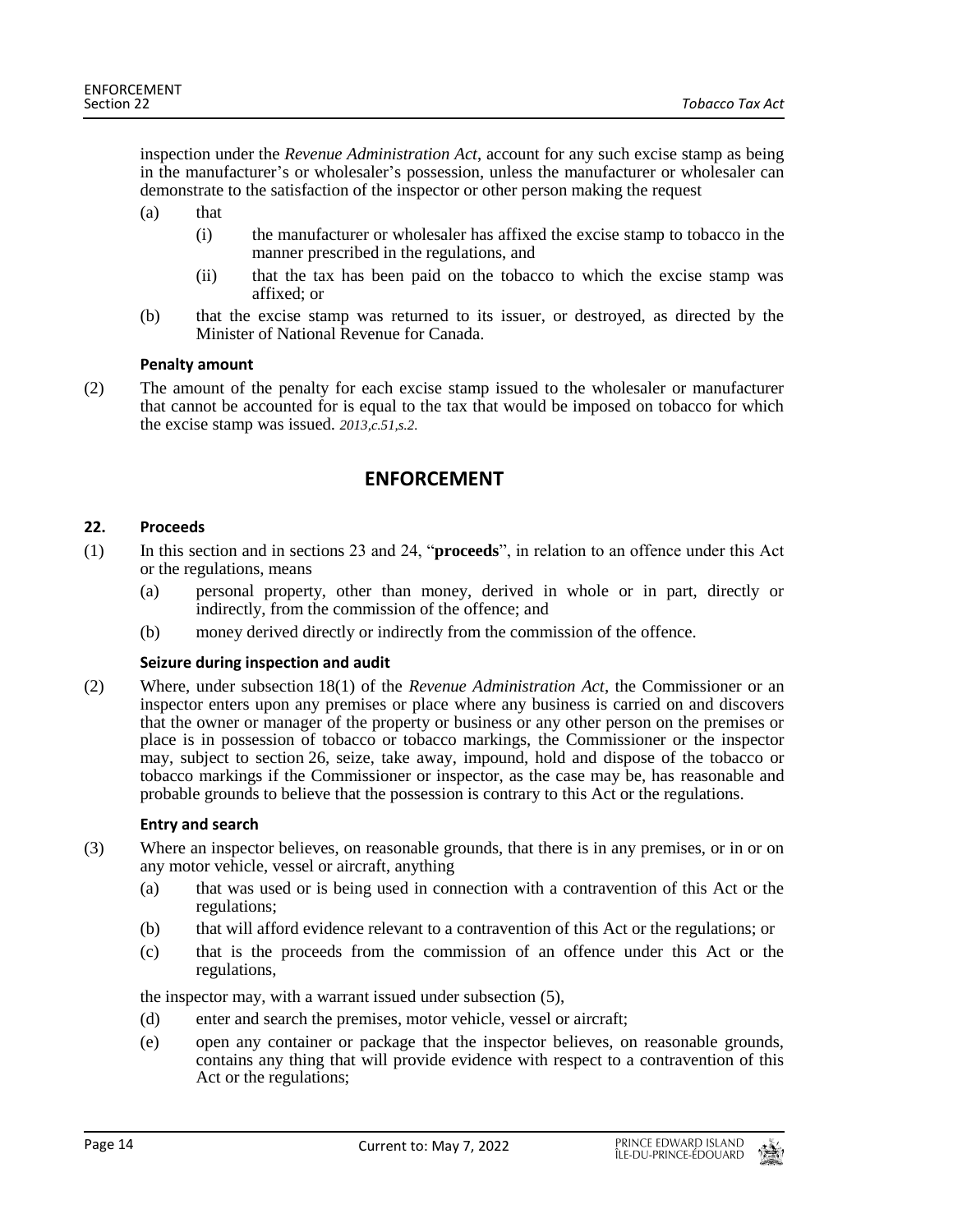- (f) request the production for inspection of documents or things that may be relevant to the search;
- (g) inspect and, upon giving a receipt therefor, remove, for the purpose of making copies or extracts, documents or things relevant to the search;
- (h) conduct such tests as are reasonably necessary;
- (i) remove materials or substances for examination or test purposes subject to the occupier of the premises, or the operator of the motor vehicle, vessel or aircraft, being notified thereof; and
- (j) seize, take away, impound and hold anything, including tobacco, tobacco markings, documents, computers, money and any motor vehicle, vessel or aircraft, that the inspector believes, on reasonable grounds,
	- (i) was used or is being used in connection with a contravention of this Act or the regulations,
	- (ii) will afford evidence relevant to a contravention of this Act or the regulations, or
	- (iii) is proceeds from the commission of an offence under this Act or the regulations.

#### **Entry to dwelling -houses**

(4) Subsection (3) does not apply to confer a power to enter and search a dwelling-house without the consent of the occupier unless a warrant issued under subsection (5) authorizes the entry and search.

#### **Warrant**

- (5) A justice of the peace may issue a warrant authorizing the inspector named in the warrant
	- (a) to do anything set out in subsection (3) but not to enter and search a dwelling-house; or
	- (b) to enter and search a dwelling-house and to do anything therein as set out in subsection (3).

#### **Requirements**

- (6) A warrant may be issued under subsection (5) to an inspector if the justice of the peace is satisfied, on information under oath, that,
	- (a) in the case of a warrant to be issued under clause  $(5)(a)$ , there is in the premises, or in or on any motor vehicle, vessel or aircraft, anything that there are reasonable grounds to believe
		- (i) was used or is being used in connection with the contravention of this Act or the regulations,
		- (ii) will afford evidence relevant to the contravention of this Act or the regulations, or
		- (iii) is proceeds from the commission of an offence under this Act or the regulations; or
	- (b) in the case of a warrant to be issued under clause  $(5)(b)$ , it is necessary that a dwelling-house be entered for the purposes of carrying out a search or there is, in a dwelling-house, anything that there are reasonable grounds to believe anything
		- (i) was used or is being used in connection with a contravention of this Act or the regulations,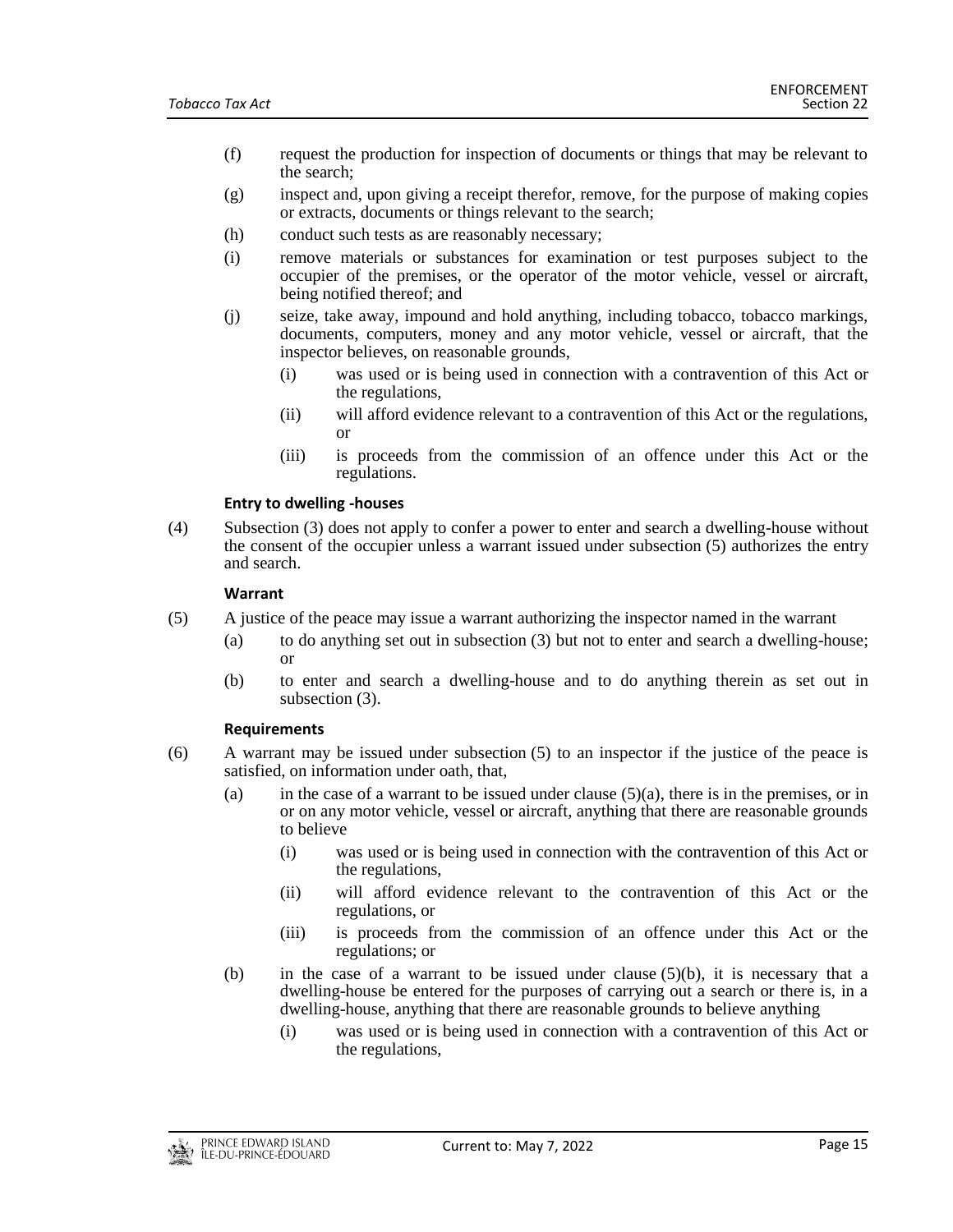- (ii) will afford evidence relevant to a contravention of this Act or the regulations, or
- (iii) is proceeds from the commission of an offence under this Act or the regulations.

# **Execution of warrant**

(7) A warrant issued under this section shall specify the hours and days during which it may be executed.

# **Expiry**

(8) Unless renewed, a warrant under this section expires not later than 30 days after the date on which it is issued.

#### **Notice**

(9) A warrant under this section may be issued or renewed before or after expiry upon application without notice.

#### **Renewal**

(10) A warrant under this section may be renewed for any reason for which it may be issued.

#### **Where warrant not necessary**

(11) Notwithstanding subsection (3), an inspector may exercise the power of search referred to in that subsection without a warrant issued under subsection  $(5)$  where the conditions for obtaining the warrant exist but by reason of exigent circumstances it would not be practical to obtain the warrant.

#### **Exigent circumstances**

(12) For the purposes of subsection (11) and section 23, "exigent circumstances" include circumstances in which the delay necessary to obtain a warrant would result in danger to human life or safety or the loss or destruction of evidence. *2007,c.19,s.22; 2010,c.29,s.3.*

# <span id="page-15-0"></span>**23. Stopping and detention of motor vehicles etc.**

- (1) Where an inspector believes, on reasonable grounds,
	- (a) that there is in or on a motor vehicle, a vessel or an aircraft anything that
		- (i) was used or is being used in connection with a contravention of this Act or the regulations,
		- (ii) will afford evidence relevant to a contravention of this Act or the regulations, or
		- (iii) is proceeds from the commission of an offence under this Act or the regulations; and
	- (b) it is not practical by reason of exigent circumstances to obtain a warrant under subsection 22(5),

the inspector may, without a warrant,

- (c) stop, detain, enter and search the motor vehicle, vessel or aircraft;
- (d) examine its contents, including any cargo, manifests, bills of lading, records, accounts, vouchers, papers or other documents that may afford evidence as to the contravention; and

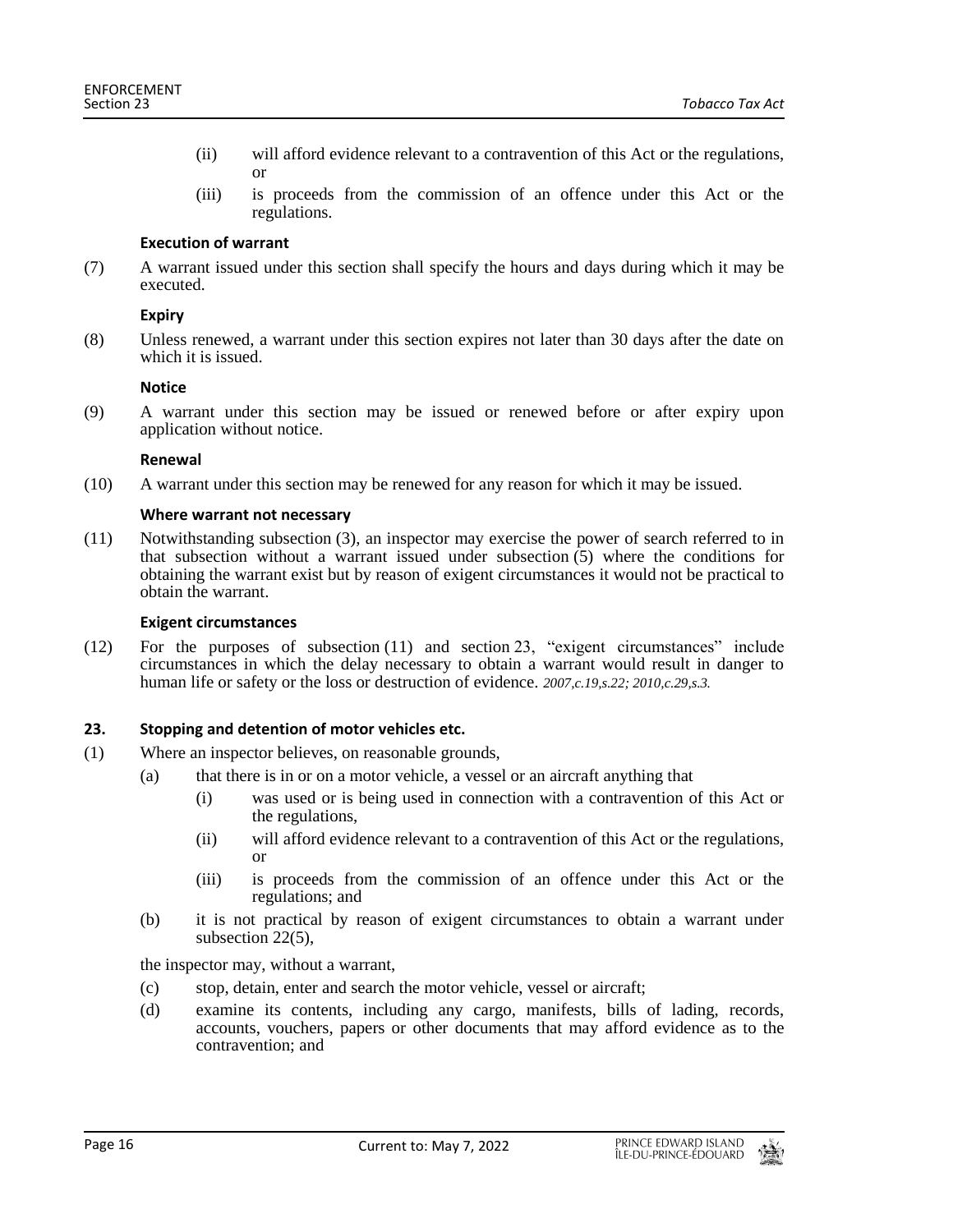(e) subject to subsection (2), seize and take away any of the manifests, records, accounts, vouchers, papers or other documents and retain them until they are produced in a court proceeding.

#### **Application for detention of documents**

(2) The inspector who seizes documents pursuant to subsection (1) shall, within 14 days of the seizure, make application to a justice of the peace for an order to permit the retention of the documents until they are produced in a court proceeding, and the application may be heard by and the order may be made, both without notice, upon receipt of information under oath from an inspector who believes, on reasonable grounds, that the documents afford evidence of a contravention of this Act or the regulations.

#### **Person in charge of vehicle**

(3) Where an inspector, pursuant to subsection (1), requests or signals the person in charge of or operating a motor vehicle, a vessel or an aircraft to stop, the person shall immediately bring the motor vehicle, vessel or aircraft, as the case may be, to a safe stop.

#### **Assistance**

- (4) Where an inspector stops a motor vehicle, a vessel or an aircraft, the person in charge of or operating the motor vehicle, vessel or aircraft, as the case may be, shall
	- (a) give the inspector all reasonable assistance in the entry and search of the motor vehicle, vessel or aircraft; and
	- (b) make reasonable efforts to provide all information that the inspector may reasonably require for purposes of the administration and enforcement of this Act and the regulations.

# **Application of section 22 in respect of vehicle stopped and detained**

(5) Nothing in this section shall be construed to restrict or otherwise affect the application of section 22 in respect of the search of, or the seizure of or the seizure of anything from, any motor vehicle, vessel or aircraft that is stopped, detained, entered and searched under this section. *2007,c.19,s.23.*

#### <span id="page-16-0"></span>**24. Possession of Proceeds**

No person shall knowingly possess the proceeds of an offence under this Act or the regulations. *2007,c.19,s.24.*

#### <span id="page-16-1"></span>**25. Report of seizure**

(1) Where an inspector seizes tobacco or any other thing under section 22 or 23, the inspector must promptly report in writing to the Commissioner the particulars of the seizure as soon as practicable but no later than 10 days after the seizure.

#### **Liability for loss or detention**

(2) The Government, or any inspector acting under the authority of this Act or the regulations, is not liable for any loss or damage arising from the deterioration or destruction of anything that is seized, taken away, detained or held under this Act. *2007,c.19,s.25; 2022,c.62,s.67.*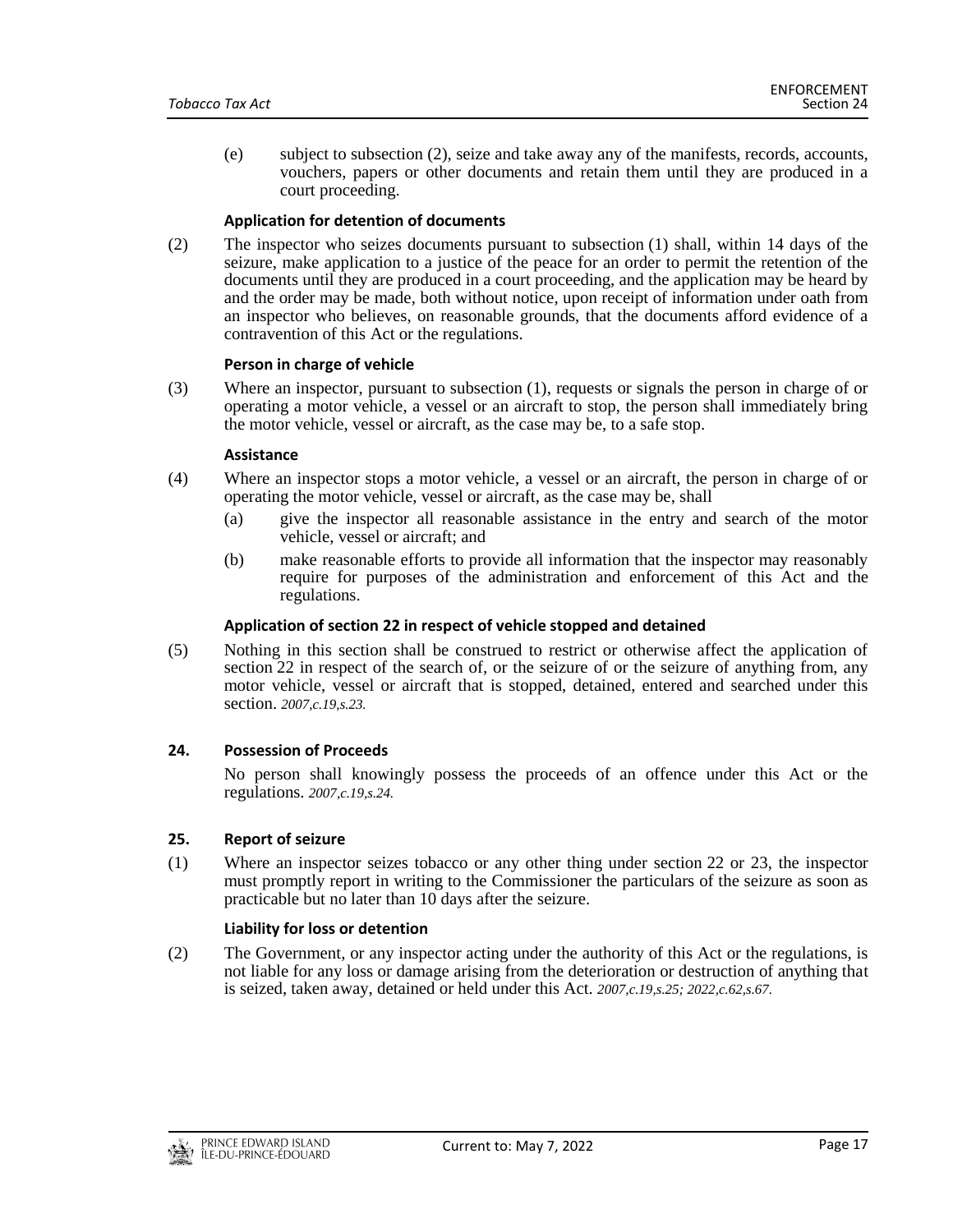## <span id="page-17-0"></span>**26. Forfeiture if no application for restoration**

(1) Anything seized under this Act is forfeited to the Government unless, within 30 days following the seizure, the person from whom the thing was seized, or the owner of the thing, applies to the Supreme Court to establish the right to possession of the thing.

#### **Right to possession**

(2) For the purpose of an application under subsection (1), the applicant has the right to possession of the thing seized if the possession did not, at the time the seizure was made, constitute a contravention of this Act or the regulations.

#### **Restoration order**

- (3) On an application made under subsection (1), the Supreme Court may order that the thing seized be restored forthwith to the applicant if the court is satisfied that
	- (a) the applicant is entitled to possession of the thing seized;
	- (b) the thing seized is not required as evidence in any proceeding;
	- (c) continued detention of the thing is not necessary to prevent the commission of an offence; and
	- (d) it is unlikely that the thing would be forfeited upon conviction under subsection (6).

#### *Idem*

- (4) If the court is satisfied that an applicant is entitled to possession of the thing seized but is not satisfied as to all of the matters mentioned in clauses  $(3)(a)$  to  $(d)$ , the court shall order that the thing seized be restored to the applicant,
	- (a) upon the expiration of three months from the date of the seizure, if no proceeding in respect of an offence has been commenced; or
	- (b) upon the final conclusion of any such proceeding, subject to subsection (6).

#### **Forfeiture if not restored on application**

(5) If an application has been made for the return of any thing seized under this Act, but upon the hearing of the application no order is made by the court under subsection (3) or (4), the thing seized is forfeited to the Government.

#### **Forfeiture on conviction**

(6) If a person is convicted of an offence under this Act or the regulations, the court shall order that any thing seized in connection with the offence be forfeited to the Government, unless the court concludes that such forfeiture would be unjust in the circumstances.

# **Relief against forfeiture**

- (7) Any person with an interest in a thing forfeited under this section may apply to the Supreme Court for relief against forfeiture, and the court may make an order providing for any relief that it considers just, including, but not limited to, one or more of the following orders:
	- (a) an order directing that the thing be returned to the applicant;
	- (b) an order directing that any interest in the thing be vested in the applicant;
	- (c) an order directing that an amount be paid by the Government to the applicant by way of compensation for the forfeiture.

#### *Idem*

(8) The court shall not order any relief under subsection (7) unless the court is satisfied that the applicant did not, directly or indirectly, participate in, or benefit from, any offence in connection with which the thing was seized.

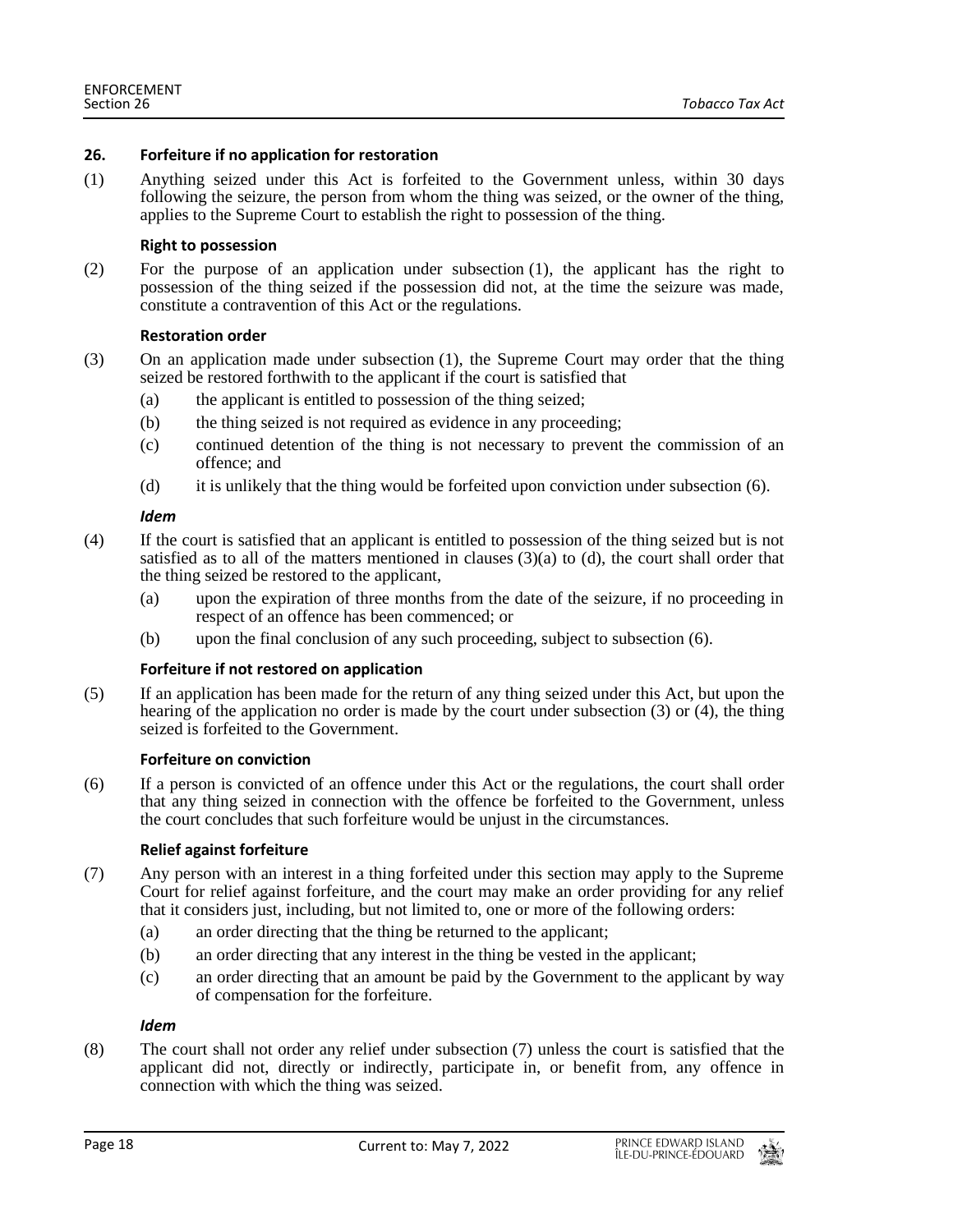#### **Disposal**

(9) Any tobacco or other thing that is forfeited under this Act to the Government shall be disposed of as the Minister directs.

#### **Proceeds**

(10) The proceeds from the sale of anything that is directed to be sold by the Minister under subsection (9) shall, after payment of the costs incurred in seizing, impounding, holding and disposing of the thing, be paid into the Operating Fund. *2007,c.19,s.26; 2022,c.62,s.67.*

#### <span id="page-18-0"></span>**27. Admissibility of copies**

(1) Copies of, or extracts from, documents, computers or other things removed under section 22 or 23 and certified as being true copies of, or extracts from, the originals by the person who made them are admissible in evidence to the same extent as, and have the same evidentiary value as, the documents, computers or other things.

#### **Power of court to infer**

(2) The judge of a court trying a prosecution for a contravention of this Act or the regulations may infer, in the absence of proof to the contrary, that a substance in question is tobacco by the substance's appearance, packaging or odour, or from the fact that a witness describes the substance as tobacco.

#### **Onus**

(3) In any prosecution for the failure to pay the tax, the onus of proving the tax was paid is on the defendant.

#### **Possession of tobacco by one of two or more persons**

<span id="page-18-1"></span>(4) In any prosecution for a contravention of subsection 14(3), section 16 or section 20, where one of two or more persons, with knowledge and acquiescence of the rest, has tobacco in the person's possession, the tobacco shall be, in the absence of evidence to the contrary, considered to be in the possession of each and all of them. *2007,c.19,s.27.*

# **OFFENCES AND PENALTIES**

#### <span id="page-18-2"></span>**28. Offences respecting contravention of certain sections**

- (1) Every person who contravenes section 2, 12, 13, 14, 15, 16, 17, 18, 19, 20 or 21 of this Act is guilty of an offence and liable on summary conviction
	- (a) for a first offence, to
		- (i) a fine of not less than \$200 and not more than \$10,000,
		- (ii) imprisonment for a period of not more than two years, or
		- (iii) both a fine and imprisonment;
	- (b) for a second offence, to
		- (i) a fine of not less than \$500 and not more than \$50,000,
		- (ii) imprisonment for a period of not more than two years, or
		- (iii) both a fine and imprisonment; and
	- (c) for a third or subsequent offence, to
		- (i) a fine of not less than \$1,000 and not more than \$100,000,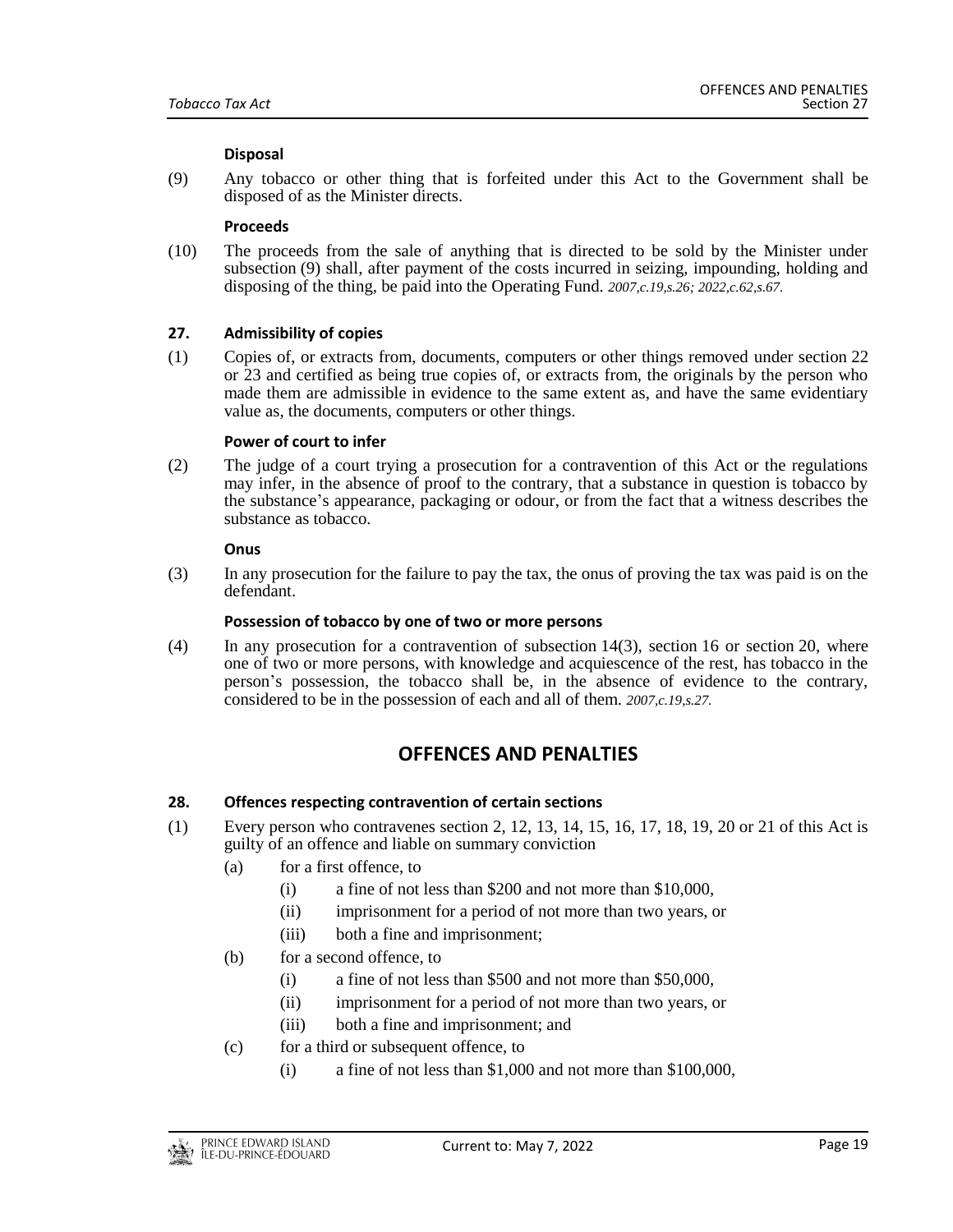- (ii) imprisonment for a period of not more than two years, or
- (iii) both a fine and imprisonment.

## **Additional penalty**

(2) In addition to the penalties which are imposed under subsection (1), a court shall order the person found guilty of an offence under this section to pay an additional fine equal to five times the amount of the tax that would have been payable on the tobacco in respect of which the offence was committed if it had been purchased by a consumer liable to pay tax under section 2.

#### **Imprisonment**

(3) In addition to the fines imposed under subsections (1) and (2), a court shall order a person who defaults in the payment of those fines to be imprisoned for a period of not less than one month and not more than six months and that period of imprisonment shall be in addition to any other period of imprisonment imposed under this section. *2007,c.19,s.28.*

# <span id="page-19-0"></span>**29. Penalty**

Every person who contravenes a provision of this Act or the regulations for which no other penalty is provided under this Act or the regulations is guilty of an offence and is liable on summary conviction

- (a) for a first offence, to
	- (i) a fine of not less than \$200 and not more than \$10,000,
	- (ii) imprisonment for a term of not more than six months, or
	- (iii) both a fine and imprisonment;
- (b) for a second offence, to
	- (i) a fine of not less than \$500 and not more than \$10,000,
	- (ii) imprisonment for a term of not more than six months, or
	- (iii) both a fine and imprisonment; and
- (c) for a third or subsequent offence, to
	- (i) a fine of not less than \$1,000 and not more than \$10,000, or
	- (ii) imprisonment for a term of not less than two weeks and not more than six months. *2007,c.19,s.29.*

# <span id="page-19-1"></span>**30. Separate offence**

(1) Every contravention of this Act or the regulations that relates to a separate sale, purchase or transaction constitutes a separate offence.

# **Effect of fine or penalty**

(2) The imposition of a penalty on a person under section 28 or 29 does not suspend or affect any remedy available against the person for the recovery of any tax or amount payable under this Act.

# **Payment of fines to Minister**

(3) Fines collected under this Act and the regulations must be paid to the Minister on behalf of the Government and must be paid into the Operating Fund. *2007,c.19,s.30; 2022,c.62,s.67.*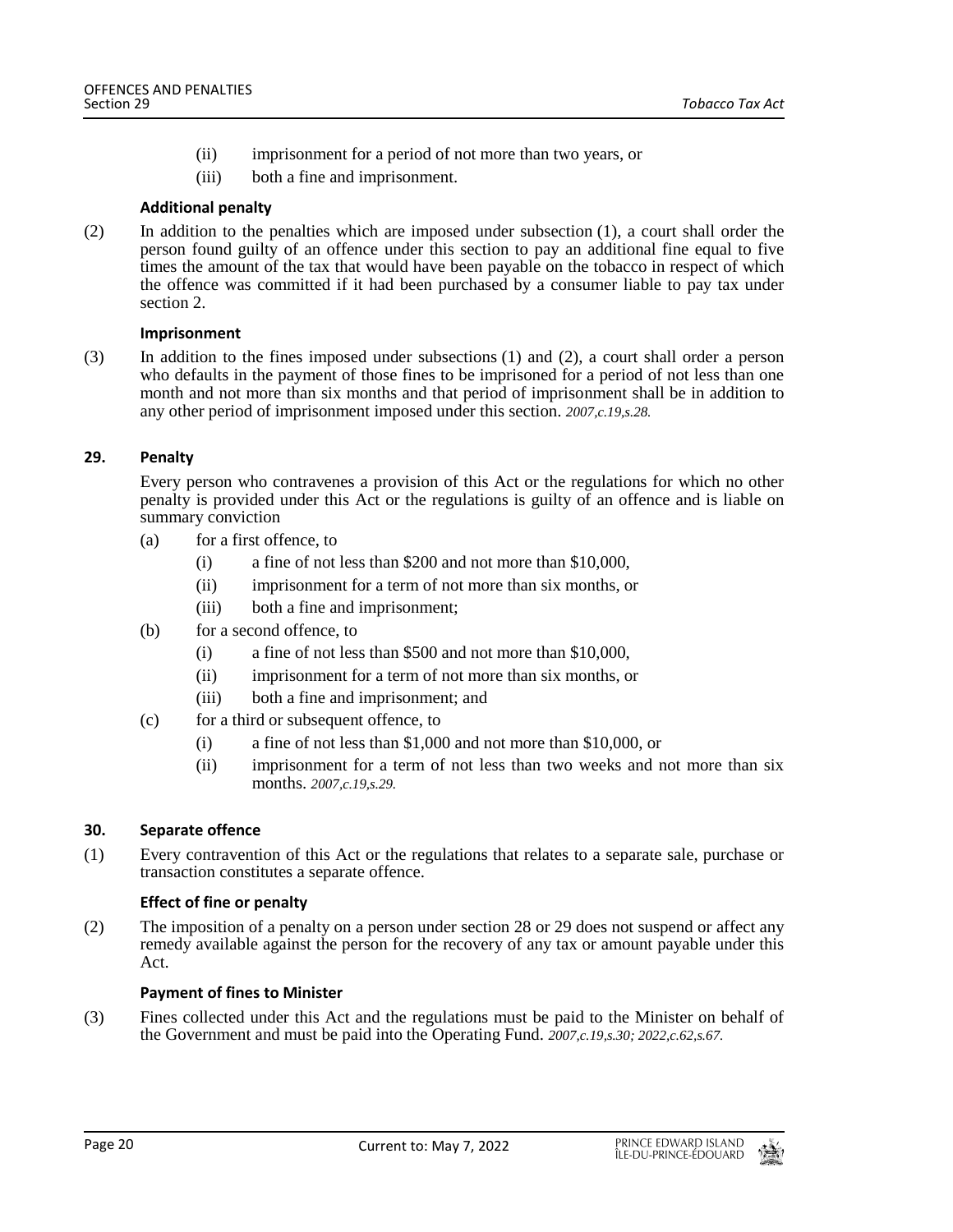#### <span id="page-20-0"></span>**31. Liability of officers of corporations**

(1) Where a corporation commits an offence under this Act or the regulations, any officer, director or agent of the corporation who directed, authorized, assented to, or acquiesced or participated in the commission of the offence is a party to and guilty of the offence and is liable on summary conviction to the punishment provided for the offence whether or not the corporation has been prosecuted or convicted of any offence under this Act or the regulations.

#### **Corporation's liability for offence not relieved**

(2) Nothing in subsection (1) relieves the corporation that committed an offence under this Act or the regulations for liability therefor.

#### **Act or omission of officers act or omission of corporation**

<span id="page-20-1"></span>(3) In construing and enforcing this Act, the act, omission, neglect or failure of an officer, director, employee or agent of a corporation, acting within the scope of his or her employment or instructions, is the act, omission, neglect or failure of the corporation. *2007,c.19,s.31.*

# **GENERAL**

#### <span id="page-20-2"></span>**32. Service of notices & requests**

- (1) A notice or request required to be served on a person, other than the Commissioner, under this Act and the regulations is sufficiently served if it is
	- (a) delivered personally to the person; or
	- (b) sent to the person by registered mail addressed to the person at the latest address appearing on the records of the Minister.

#### **Service on Commissioner**

(2) A notice is sufficiently served on the Commissioner under this Act and the regulations if it is delivered to the office of the Commissioner or sent by registered mail addressed to the Commissioner.

#### **Service by registered mail**

(3) Where any notice or request referred to subsection (1) or (2) is served on a person by registered mail, the service shall be deemed to be made on the third day after the date of mailing. *2007,c.19,s.32.*

# <span id="page-20-3"></span>**33. Regulations**

The Lieutenant Governor in Council may make regulations

- (a) respecting licenses and permits, including providing for
	- (i) the fees payable for the issuance of any license or permit,
	- (ii) the requirements for obtaining any license or permit,
	- (iii) the term or date of expiry of any license or permit, and
	- (iv) the deemed expiry of any license or permit on the occurrence of a prescribed event or action;
- (b) respecting the keeping of records by licensed wholesale vendors and licensed retail vendors, including
	- (i) requiring the keeping of records by such vendors,